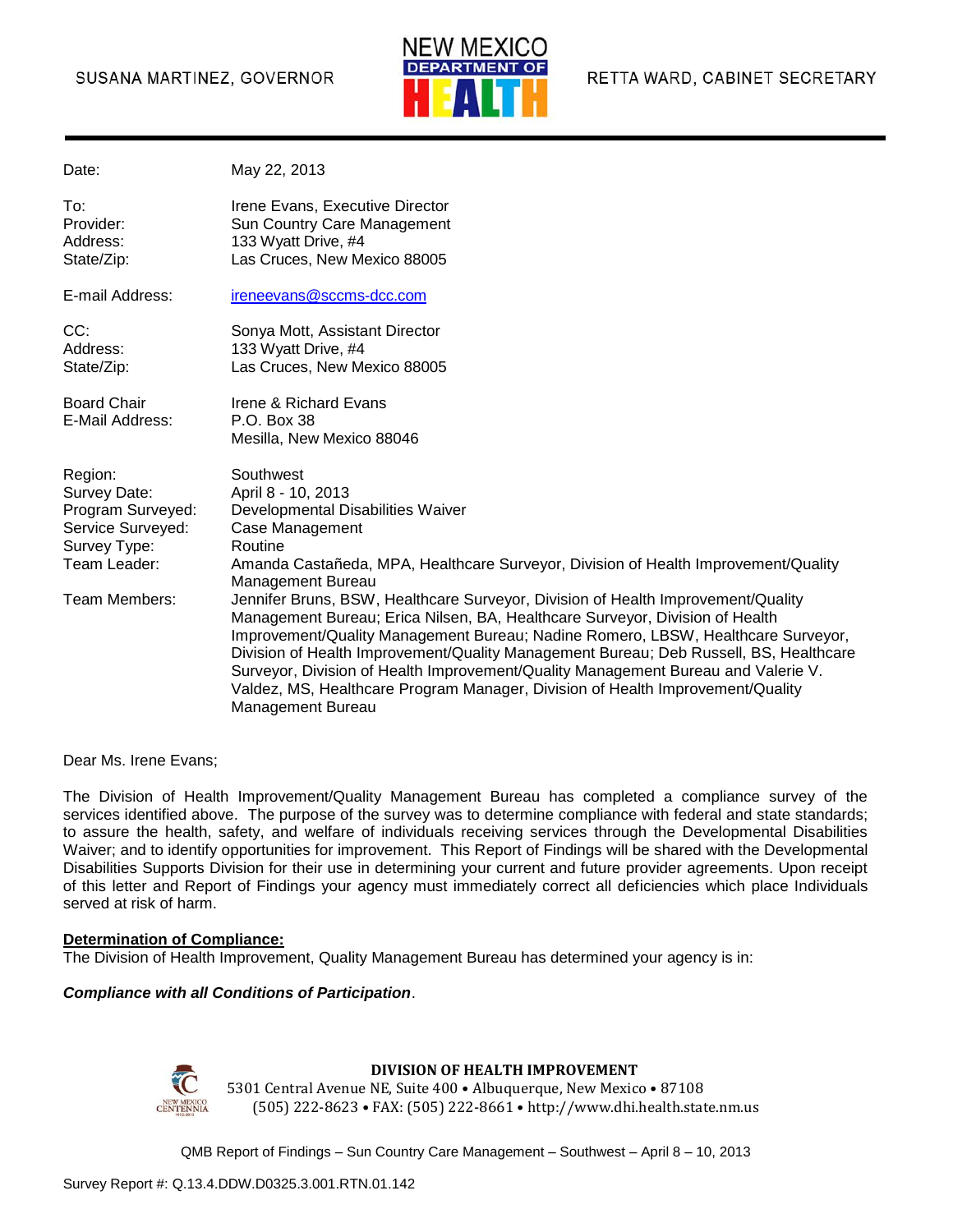This determination is based on your agency's compliance with CMS waiver assurances at the Condition of Participation level. The attached QMB Report of Findings indicates Standard Level deficiencies identified and requires implementation of a Plan of Correction.

#### **Plan of Correction:**

The attached Report of Findings identifies the Standard Level and/or Condition of Participation deficiencies found during your agency's compliance review. You are required to complete and implement a Plan of Correction. Your agency has a total of 45 business days (10 business days to submit your POC for approval and 35 days to implement your *approved* Plan of Correction) from the receipt of this letter.

#### **Submission of your Plan of Correction:**

Please submit your agency's Plan of Correction in the space on the two right columns of the Report of Findings. *(See attachment "A" for additional guidance in completing the Plan of Correction)*.

Within 10 business days of receipt of this letter your agency Plan of Correction must be submitted to the parties below:

#### **1. Quality Management Bureau, Attention: Plan of Correction Coordinator 5301 Central Ave. NE Suite 400 Albuquerque, NM 87108**

#### **2. Developmental Disabilities Supports Division Regional Office for region of service surveyed**

Upon notification from QMB that your *Plan of Correction has been approved*, you must implement all remedies and corrective actions to come into compliance. If your Plan of Correction is denied, you must resubmit a revised plan as soon as possible for approval, as your POC approval and all remedies must be completed within 45 business days of the receipt of this letter.

Failure to submit your POC within the allotted 10 business days or complete and implement your Plan of Correction within the total 45 business days allowed may result in the imposition of a \$200 per day Civil Monetary Penalty until it is received, completed and/or implemented.

#### **Request for Informal Reconsideration of Findings (IRF):**

If you disagree with a finding of deficient practice, you have 10 business days upon receipt of this notice to request an IRF. Submit your request for an IRF in writing to:

> QMB Deputy Bureau Chief 5301 Central Ave NE Suite #400 Albuquerque, NM 87108 Attention: IRF request

See Attachment "C" for additional guidance in completing the request for Informal Reconsideration of Findings. The request for an IRF will not delay the implementation of your Plan of Correction which must be completed within 45 total business days (10 business days to submit your POC for approval and 35 days to implement your *approved* Plan of Correction). Providers may not appeal the nature or interpretation of the standard or regulation, the team composition or sampling methodology. If the IRF approves the modification or removal of a finding, you will be advised of any changes.

Please call the Plan of Correction Coordinator at 505-699-9356 if you have questions about the Report of Findings or Plan of Correction. Thank you for your cooperation and for the work you perform.

Sincerely,

Amanda Castañeda, MPA

Amanda Castañeda, MPA Team Lead/Healthcare Surveyor Division of Health Improvement Quality Management Bureau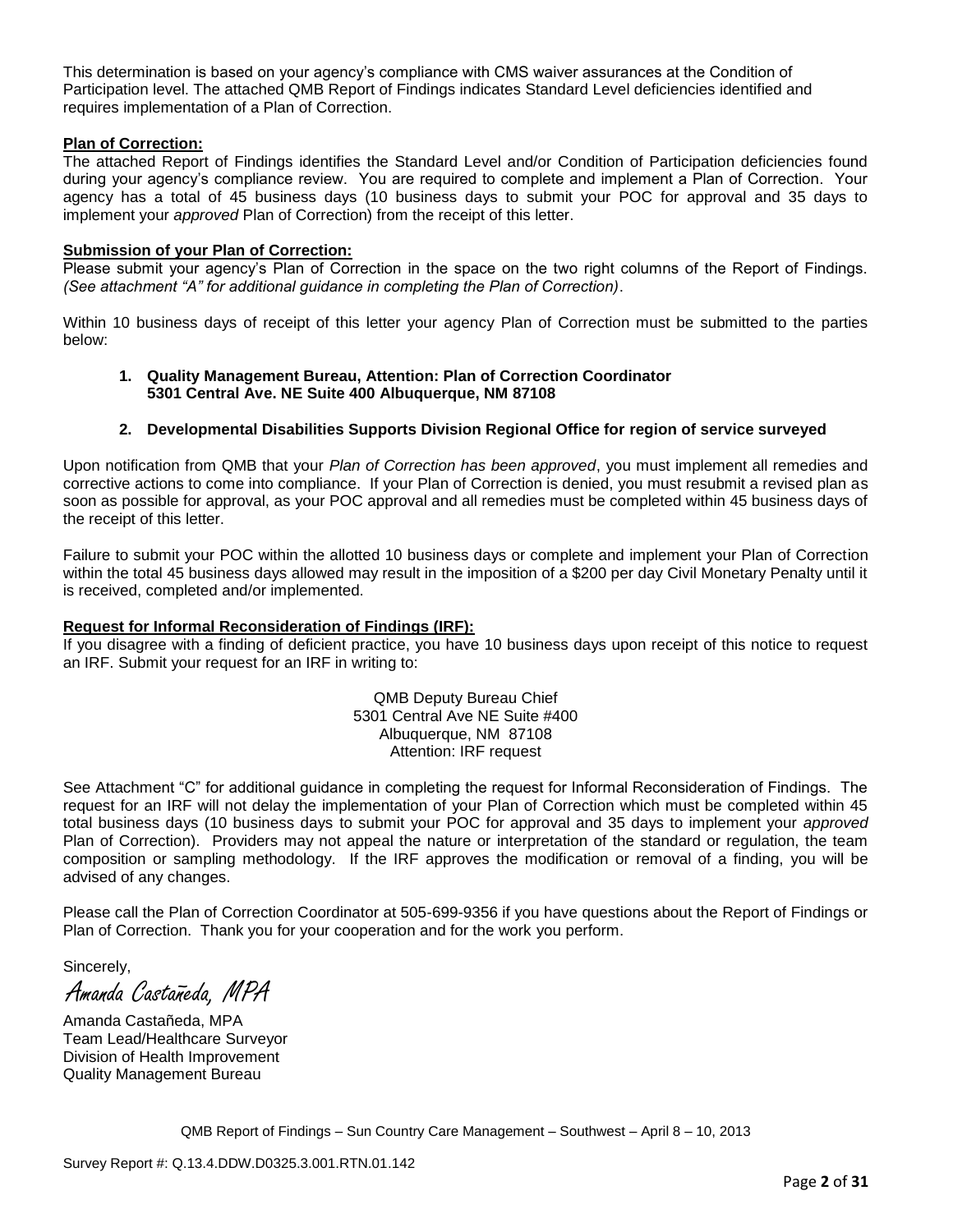| <b>Survey Process Employed:</b>         |                                                                                                                                                                                                                                                                                                                                                                                         |                                                                                                                                                                                   |
|-----------------------------------------|-----------------------------------------------------------------------------------------------------------------------------------------------------------------------------------------------------------------------------------------------------------------------------------------------------------------------------------------------------------------------------------------|-----------------------------------------------------------------------------------------------------------------------------------------------------------------------------------|
| <b>Entrance Conference Date:</b>        | April 8, 2013                                                                                                                                                                                                                                                                                                                                                                           |                                                                                                                                                                                   |
| Present:                                | Geysi Zuniga, QA                                                                                                                                                                                                                                                                                                                                                                        | <b>Sun Country Care Management</b><br>Irene Evans, Executive Director (via phone)                                                                                                 |
|                                         | <b>DOH/DHI/QMB</b>                                                                                                                                                                                                                                                                                                                                                                      | Amanda Castañeda, MPA, Team Lead/Healthcare Surveyor<br>Deb Russell, BS, Healthcare Surveyor                                                                                      |
| <b>Exit Conference Date:</b>            | April 10, 2013                                                                                                                                                                                                                                                                                                                                                                          |                                                                                                                                                                                   |
| Present:                                | <b>Sun Country Care Management</b><br>Irene Evans, Executive Director<br>Tasha Rakoff-Ruiz, Case Manager<br>Jan Duran, Case Manager<br>Lisa Oberling, Case Manager<br>Carrie Lyon, Case Manager<br>Melissa Campa, Case Manager<br>Jamey Gallegos, Case Manager<br>Sofia Hughes, Case Manager<br>Julie Bedingfield, Case Manager<br>Rebecca Walker, Case Manager<br>Sonya Mott, Director |                                                                                                                                                                                   |
|                                         | DOH/DHI/QMB                                                                                                                                                                                                                                                                                                                                                                             | Amanda Castañeda, MPA, Team Lead/Healthcare Surveyor<br>Erica Nilsen, BA, Healthcare Surveyor<br>Deb Russell, BS, Healthcare Surveyor<br>Jennifer Bruns, BSW, Healthcare Surveyor |
|                                         | <b>DDSD - SW Regional Office</b>                                                                                                                                                                                                                                                                                                                                                        | Cheryl Dunfee, Case Management Coordinator                                                                                                                                        |
| <b>Administrative Locations Visited</b> | Number:                                                                                                                                                                                                                                                                                                                                                                                 | 1                                                                                                                                                                                 |
| <b>Total Sample Size</b>                | Number:                                                                                                                                                                                                                                                                                                                                                                                 | 27<br>3 - Jackson Class Members<br>24 - Non-Jackson Class Members                                                                                                                 |
| Persons Served Records Reviewed         | Number:                                                                                                                                                                                                                                                                                                                                                                                 | 27                                                                                                                                                                                |
| Case Managers Interviewed               | Number:                                                                                                                                                                                                                                                                                                                                                                                 | 12                                                                                                                                                                                |
| Case Mgt Personnel Records Reviewed     | Number:                                                                                                                                                                                                                                                                                                                                                                                 | 12                                                                                                                                                                                |
|                                         |                                                                                                                                                                                                                                                                                                                                                                                         |                                                                                                                                                                                   |

Administrative Files Reviewed

- Medicaid Billing/Reimbursement Records for all Services Provided
- Accreditation Records
- Individual Medical and Program Case Files, including, but not limited to:
	- o Individual Service Plans
		- o Progress on Identified Outcomes
		- o Healthcare Plans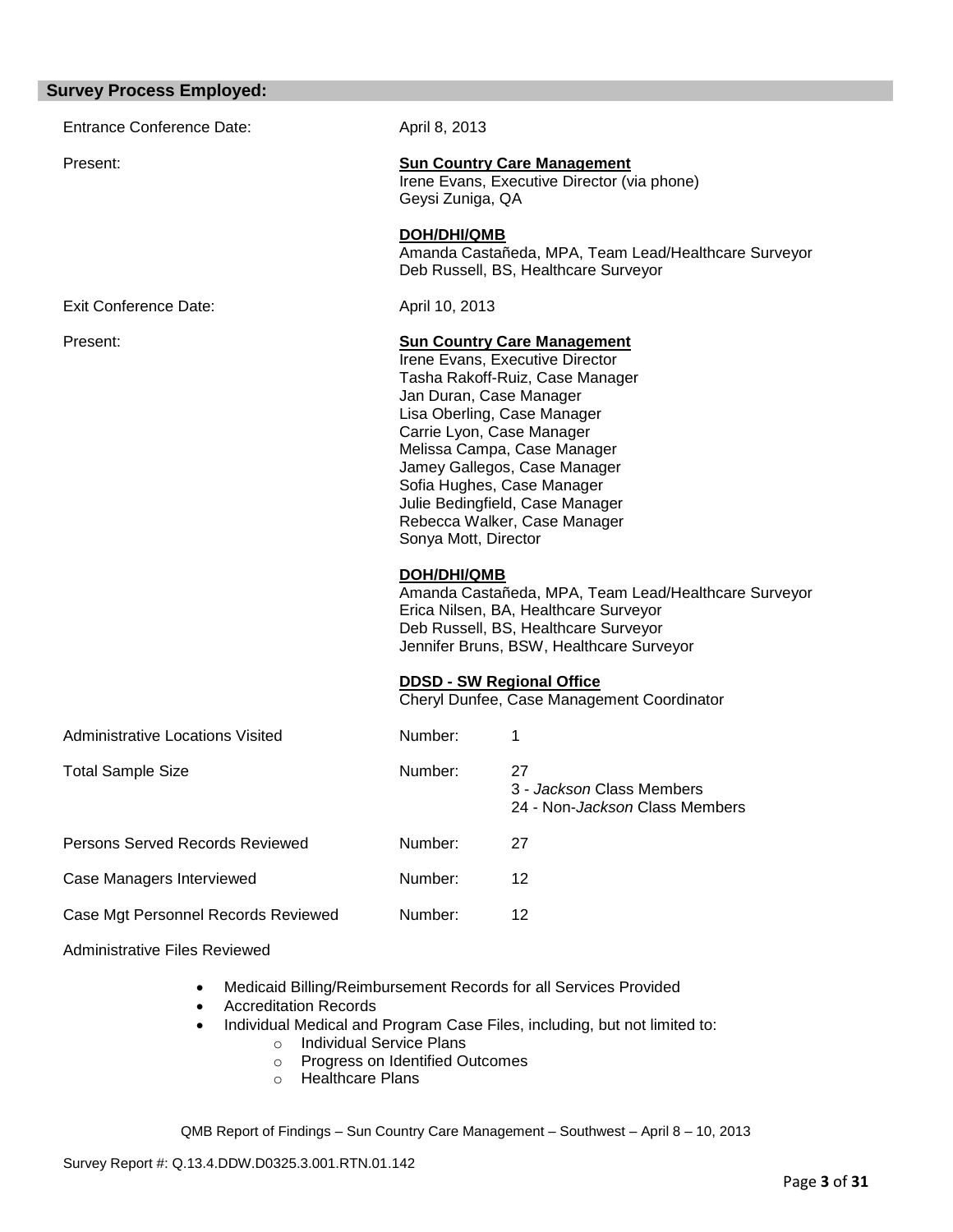- o Medical Emergency Response Plans
- o Therapy Evaluations and Plans
- o Healthcare Documentation Regarding Appointments and Required Follow-Up
- o Other Required Health Information
- Internal Incident Management Reports and System Process
- Personnel Files
- Staff Training Records, Including Competency Interviews with Staff
- Agency Policy and Procedure Manual
- Caregiver Criminal History Screening Records
- Consolidated Online Registry/Employee Abuse Registry
- Quality Assurance / Improvement Plan

- CC: Distribution List: DOH Division of Health Improvement
	- DOH Developmental Disabilities Supports Division
	- DOH Office of Internal Audit
	- HSD Medical Assistance Division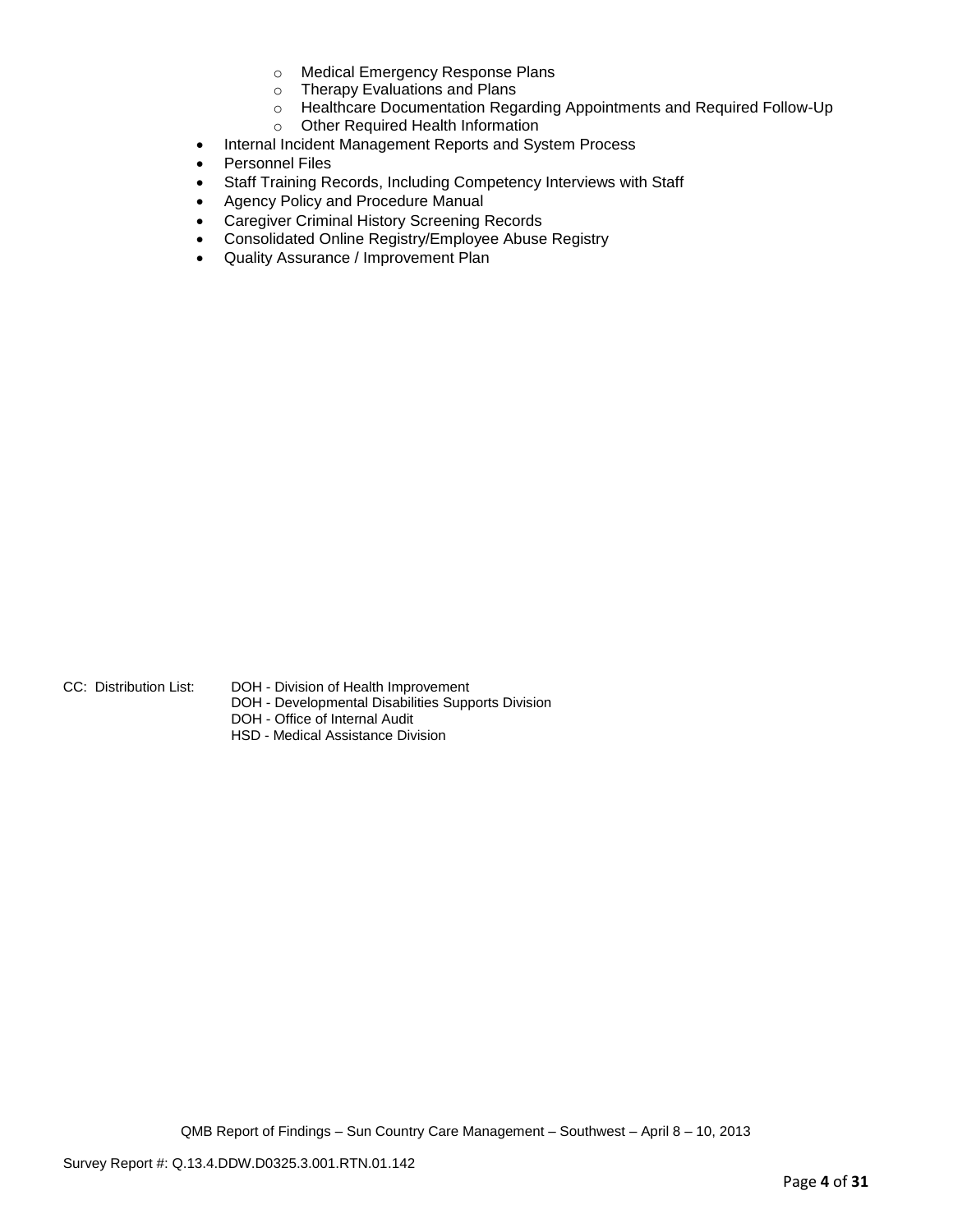## **Attachment A**

## **Provider Instructions for Completing the QMB Plan of Correction (POC) Process**

### *Introduction:*

After a QMB Compliance Survey, your QMB Report of Findings will be sent to you via e-mail.

Each provider must develop and implement a Plan of Correction (POC) that identifies specific quality assurance and quality improvement activities the agency will implement to correct deficiencies and prevent continued non compliance.

Agencies must submit their Plan of Correction within 10 business days from the date you receive the QMB Report of Findings. (Providers who do not submit a POC within 10 business days will be referred to the Internal Review Committee [IRC] for possible actions or sanctions).

Agencies must fully implement their approved Plan of Correction within 45 business days (10 business days to submit your POC for approval and 35 days to implement your approved Plan of Correction) from the date they receive the QMB Report of Findings. (Providers who fail to complete a POC within the 45 business days allowed shall be referred to the IRC for possible actions or sanctions.)

If you have questions about the Plan of Correction process, call the QMB Plan of Correction Coordinator at 505-699-9356 or email at Crystal.Lopez-Beck@state.nm.us. Requests for technical assistance must be requested through your DDSD Regional Office.

The POC process cannot resolve disputes regarding findings. If you wish to dispute a finding on the official Report of Findings, you must file an Informal Reconsideration of Findings (IRF) request within ten (10) business days of receiving your report. Please note that you must still submit a POC for findings that are in question (see Attachment "C").

## *Instructions for Completing Agency POC:*

#### *Required Content*

Your Plan of Correction should provide a step-by-step description of the methods to correct each deficient practice to prevent recurrence and information that ensures the regulation cited is in compliance. The remedies noted in your POC are expected to be added to your Agency's required, annual Quality Assurance Plan.

If a deficiency has already been corrected, the plan should state how it was corrected, the completion date (date the correction was accomplished), and how possible recurrence of the deficiency will be prevented.

#### *The Plan of Correction must address the required six CMS core elements to address each deficiency of the POC:*

- 1. How the specific and realistic corrective action will be accomplished for individuals found to have been affected by the deficient practice.
- 2. How the agency will identify other individuals who have the potential to be affected by the same deficient practice, and how the agency will act to protect individuals in similar situations.
- 3. What QA measures will be put into place or systemic changes made to ensure that the deficient practice will not recur
- 4. Indicate how the agency plans to monitor its performance to make sure that solutions are sustained. The agency must develop a QA plan for ensuring that correction is achieved and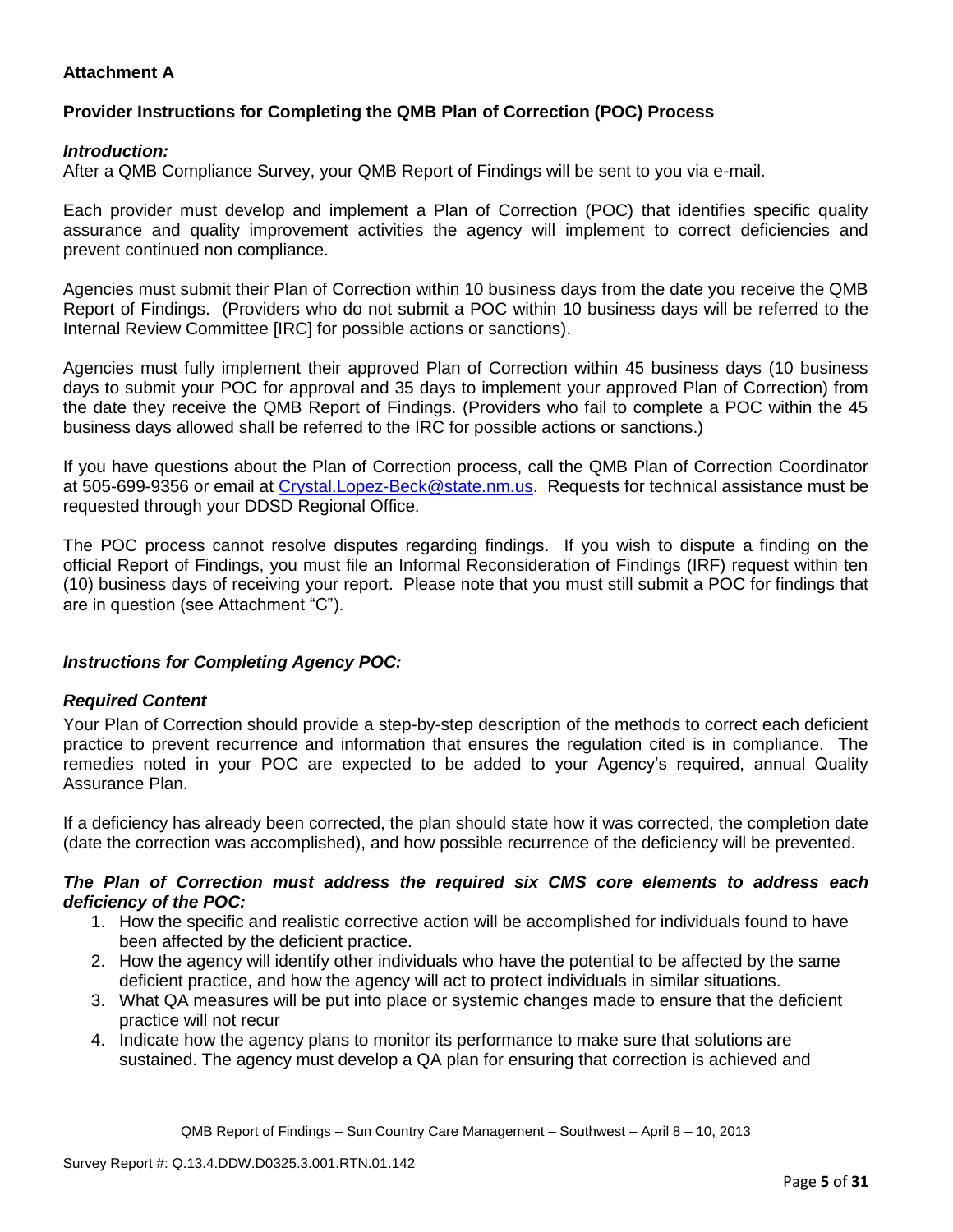sustained. This QA plan must be implemented, and the corrective action evaluated for its effectiveness. The plan of correction is integrated into the agency quality assurance system; and

- 5. Include dates when corrective action will be completed. The corrective action completion dates must be acceptable to the State.
- 6. The POC must be signed and dated by the agency director or other authorized official.

*The following details should be considered when developing your POC:*

- Details about how and when Consumer, Personnel and Residential files are audited by Agency personnel to ensure they contain required documents;
- Information about how Medication Administration Records are reviewed to verify they contain all required information before they are distributed, as they are being used, and after they are completed;
- Your processes for ensuring that all staff are trained in Core Competencies, Incident Reporting, and Individual-Specific service requirements, etc;
- How accuracy in Billing documentation is assured;
- How health, safety is assured;
- For Case Management Providers, how ISPs are reviewed to verify they meet requirements, how the timeliness of LOC packet submissions and consumer visits are tracked;
- Your process for gathering, analyzing and responding to Quality data; and,
- Details about Quality Targets in various areas, current status, analyses about why targets were not met, and remedies implemented.

*Note:* **Instruction or in-service of staff alone may not be a sufficient plan of correction.** This is a good first step toward correction, but additional steps should be taken to ensure the deficiency is corrected and will not recur.

### *Completion Dates*

- The plan of correction must include a **completion date** (entered in the far right-hand column) for each finding. Be sure the date is **realistic** in the amount of time your Agency will need to correct the deficiency; not to exceed 45 total business days.
- Direct care issues should be corrected immediately and monitored appropriately.
- Some deficiencies may require a staged plan to accomplish total correction.
- Deficiencies requiring replacement of equipment, etc., may require more time to accomplish correction but should show reasonable time frames.

## *Initial Submission of the Plan of Correction Requirements*

- 1. The Plan of Correction must be completed on the official QMB Survey Report of Findings/Plan of Correction Form and received by QMB within ten (10) business days from the date you received the report of findings.
- 2. For questions about the POC process, call the QMB POC Coordinator, Crystal Lopez-Beck at 505- 699-9356 for assistance.
- 3. For Technical Assistance (TA) in developing or implementing your POC, contact your local DDSD Regional Office.
- 4. Submit your POC to Crystal Lopez-Beck, POC Coordinator in any of the following ways:
	- a. Electronically at Crystal.Lopez-Beck@state.nm.us *(preferred method)*
	- b. Fax to 505-222-8661, or
	- c. Mail to POC Coordinator, 5301 Central Avenue NE, Suite 400, Albuquerque, NM 87108
- 5. Do not submit supporting documentation (evidence of compliance) to QMB until after your POC has been approved by the QMB.
- 6. QMB will notify you when your POC has been "approve" or "denied."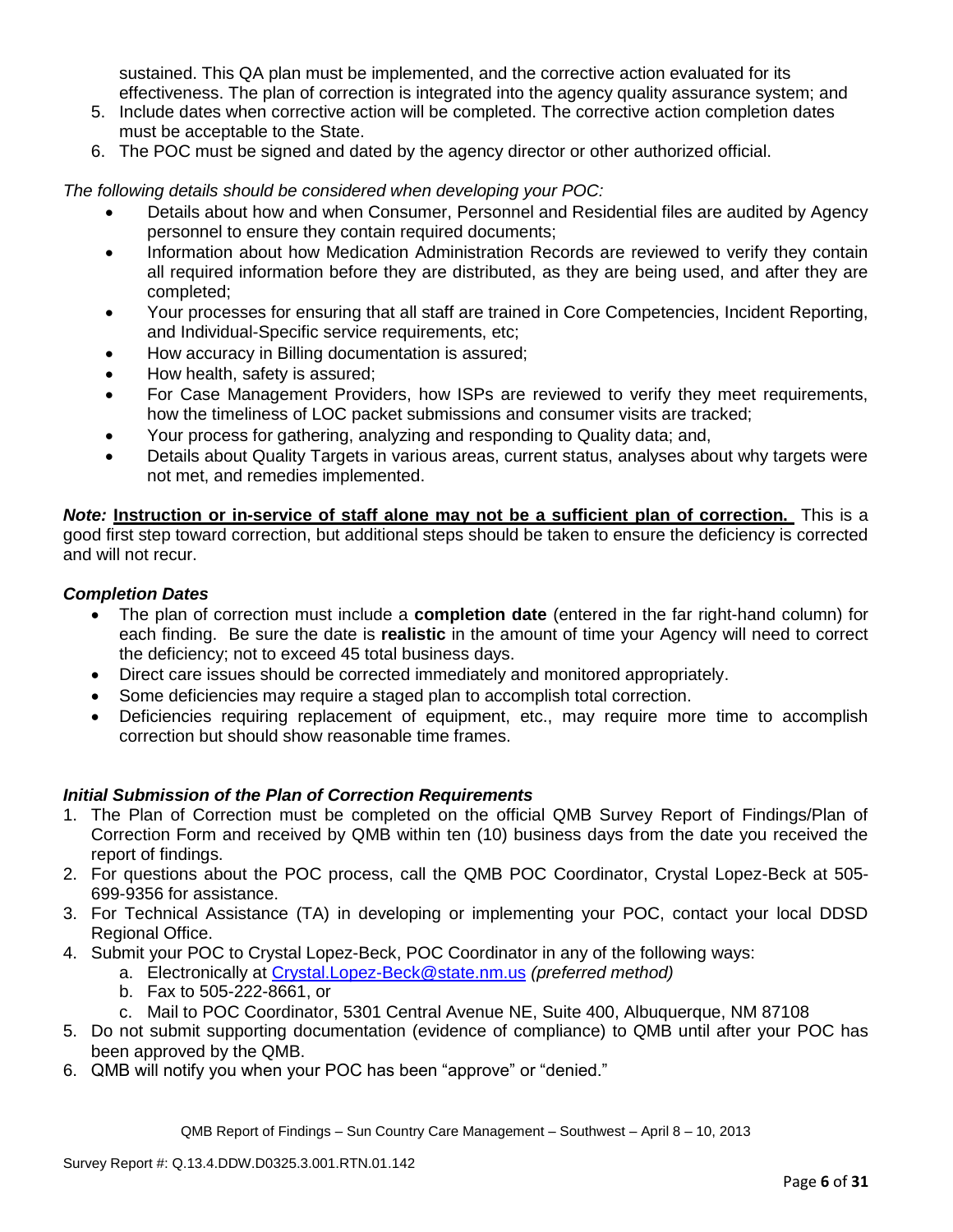- a. During this time, whether your POC is "approved," or "denied," you will have a maximum of 45 business days from the date of receipt of your Report of Findings to correct all survey deficiencies.
- b. If your POC is denied, it must be revised and resubmitted as soon as possible, as the 45 business day limit is in effect.
- c. If your POC is denied a second time your agency may be referred to the Internal Review Committee.
- d. You will receive written confirmation when your POC has been approved by QMB and a final deadline for completion of your POC.
- 7. Failure to submit your POC within 10 business days without prior approval of an extension by QMB will result in a referral to the Internal Review Committee and the possible implementation of monetary penalties and/or sanctions.

# *POC Document Submission Requirements*

Once your POC has been approved by the QMB Plan of Correction Coordinator you must submit copies of documents as evidence that all deficiencies have been corrected, as follows.

- 1. Your internal documents are due within a *maximum* of 45 business days of receipt of your Report of Findings.
- 2. You may submit your documents by postal mail (paper hard copy or on a disc), fax, or electronically (scanned and attached to e-mails).
- 3. All submitted documents *must be annotated*; please be sure the tag numbers and Identification numbers are indicated on each document submitted. Documents which are not annotated with the Tag number and Identification number may not be accepted.
- 4. Do not submit original documents; Please provide copies or scanned electronic files for evidence. Originals must be maintained in the agency file(s) per DDSD Standards.
- 5. In lieu of some documents, you may submit copies of file or home audit forms that clearly indicate cited deficiencies have been corrected, other attestations of correction must be approved by the Plan of Correction Coordinator prior to their submission.
- 6. For billing deficiencies, you must submit:
	- a. Evidence of an internal audit of billing documentation for a sample of individuals and timeframes;
	- b. Copies of "void and adjust" forms submitted to correct all over-billed or unjustified units billed identified during your internal audit.

Revisions, Modifications or Extensions to your Plan of Correction (post QMB approval) must be made in writing and submitted to the Deputy Chief at QMB, prior to the due date and are approved on a case-bycase basis. No changes may be made to your POC or the timeframes for implementation without written approval of the POC Coordinator.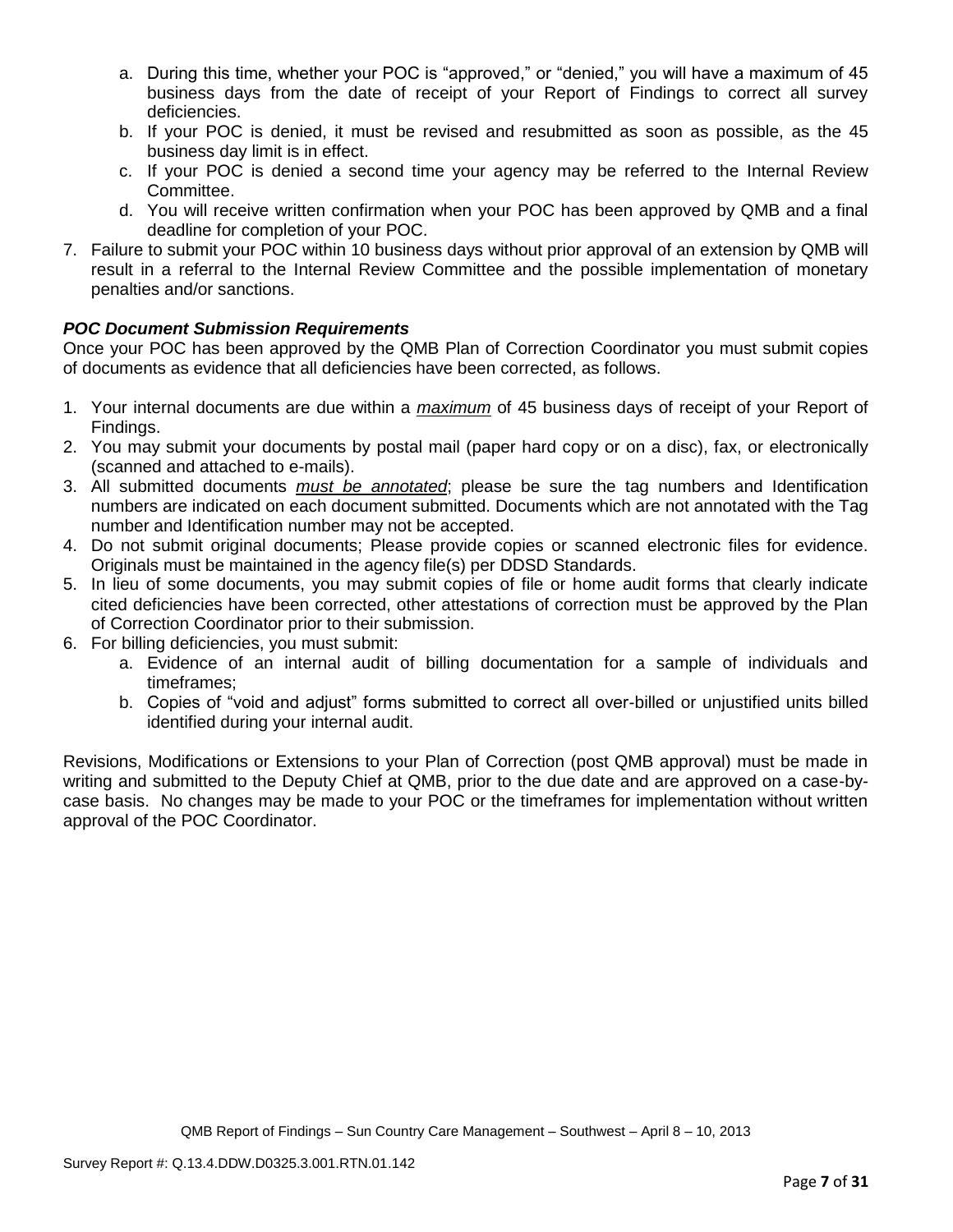## **Department of Health, Division of Health Improvement QMB Determination of Compliance Process**

The Division of Health Improvement, Quality Management Bureau (QMB) surveys compliance of the Developmental Disabilities Waiver (DDW) standards and state and federal regulations. QMB has grouped the CMS assurances into five Service Domains: Level of Care; Plan of Care; Qualified Providers; Health, Welfare and Safety; and Administrative Oversight (note that Administrative Oversight listed in this document is not the same as the CMS assurance of Administrative Authority. Used in this context it is related to the agency's operational policies and procedures, Quality Management system and Medicaid billing and reimbursement processes.)

The QMB Determination of Compliance process is based on the provider's compliance or noncompliance with standards and regulations identified in the QMB Report of Findings. All deficiencies (non-compliance with standards and regulations) are identified and cited as either a Standard level deficiency or a Condition of Participation level deficiency in the QMB Reports of Findings. All deficiencies require corrective action when non-compliance is identified.

Within the QMB Service Domains there are fundamental regulations, standards, or policies with which a provider must be in essential compliance in order to ensure the health and welfare of individuals served known as Conditions of Participation (CoPs).

The Determination of Compliance for each service type is based on a provider's compliance with CoPs in three (3) Service Domains.

Case Management Services:

- Level of Care
- Plan of Care
- Qualified Providers

Community Inclusion Supports/ Living Supports:

- Qualified Provider
- Plan of Care
- Health, Welfare & Safety

# **Conditions of Participation (CoPs)**

A CoP is an identified fundamental regulation, standard, or policy with which a provider must be in compliance in order to ensure the health and welfare of individuals served. CoPs are based on the Centers for Medicare and Medicaid Services, Home and Community-Based Waiver required assurances. A provider must be in compliance with CoPs to participate as a waiver provider.

QMB surveyors use professional judgment when reviewing the critical elements of each standard and regulation to determine when non-compliance with a standard level deficiency rises to the level of a CoP out of compliance. Only some deficiencies can rise to the level of a CoP. (See the next section for a list of CoPs.) The QMB survey team analyzes the relevant finding in terms of scope, actual harm or potential for harm, unique situations, patterns of performance, and other factors to determine if there is the potential for a negative outcome which would rise to the level of a CoP. A Standard level deficiency becomes a CoP out of compliance when the team's analysis establishes that there is an identified potential for significant harm or actual harm. It is then cited as a CoP out of compliance. If the deficiency does not rise to the level of a CoP out of compliance, it is cited as a Standard Level Deficiency.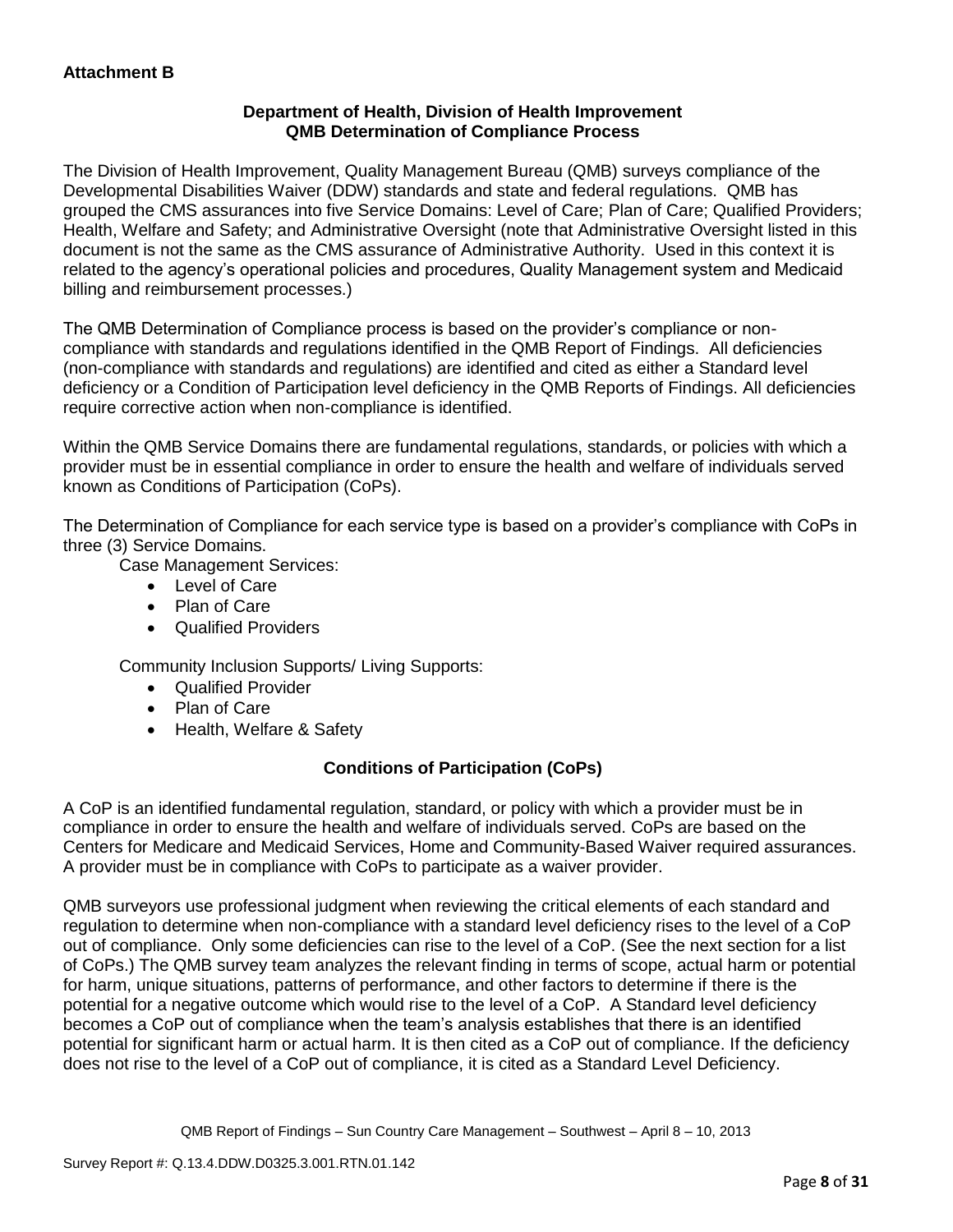The Division of Health Improvement (DHI) and the Developmental Disabilities Supports Division (DDSD) collaborated to revise the current Conditions of Participation (CoPs). There are seven Conditions of Participation in which providers must be in compliance.

## **CoPs and Service Domains for Case Management Supports are as follows:**

## **Service Domain: Level of Care**

Condition of Participation:

1. **Level of Care**: The Case Manager shall complete all required elements of the Long Term Care Assessment Abstract (LTCAA) to ensure ongoing eligibility for waiver services.

## **Service Domain: Plan of Care**

Condition of Participation:

2. **Individual Service Plan (ISP) Creation and Development**: Each individual shall have an ISP. The ISP shall be developed in accordance with DDSD regulations and standards and is updated at least annually or when warranted by changes in the individual's needs.

Condition of Participation:

3. **ISP Monitoring and Evaluation:** The Case Manager shall ensure the health and welfare of the individual through monitoring the implementation of ISP desired outcomes.

## **CoPs and Service Domain for ALL Service Providers is as follows:**

### **Service Domain: Qualified Providers**

- Condition of Participation:
- 4. **Qualified Providers**: Agencies shall ensure support staff has completed criminal background screening and all mandated trainings as required by the DDSD.

## **CoPs and Service Domains for Living Supports and Inclusion Supports are as follows:**

#### **Service Domain: Plan of Care**

Condition of Participation:

5. **ISP Implementation**: Services provided shall be consistent with the components of the ISP and implemented to achieve desired outcomes.

## **Service Domain: Health, Welfare & Safety**

Condition of Participation:

6. **Individual Health, Safety and Welfare: (Safety)** Individuals have the right to live and work in a safe environment.

Condition of Participation:

7. **Individual Health, Safety and Welfare (Healthcare Oversight)**: The provider shall support individuals to access needed healthcare services in a timely manner.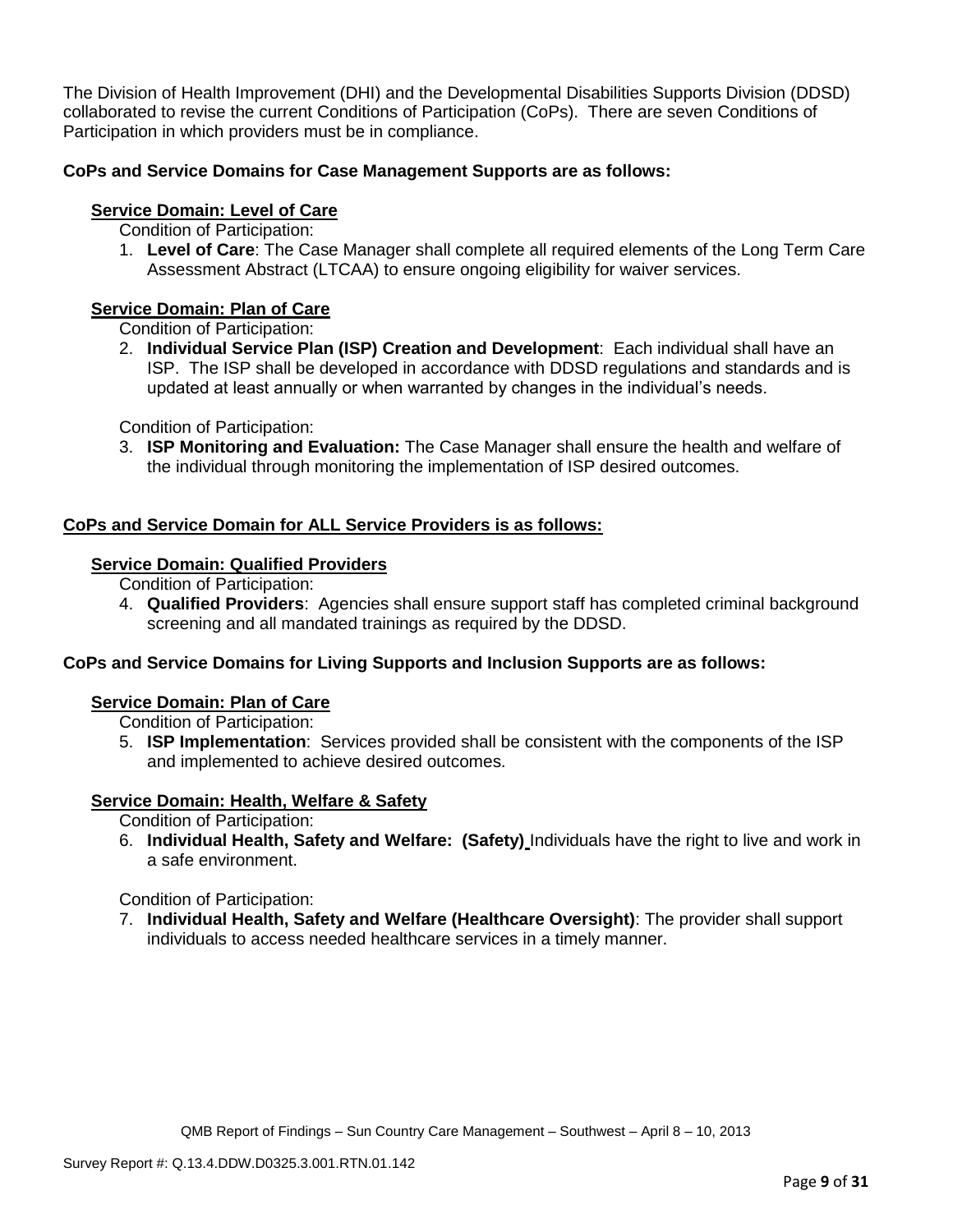### **QMB Compliance Determinations**

### Compliance with Conditions of Participation

The QMB determination of *Compliance with Conditions of Participation* indicates that a provider is in compliance with all Conditions of Participation, (CoP). The agency has obtained a level of compliance such that there is a minimal potential for harm to individuals' health and safety. To qualify for a determination of Compliance with Conditions of Participation, the provider must be in compliance with all Conditions of Participation in all relevant Service Domains. The agency may also have Standard level deficiencies (deficiencies which are not at the condition level) out of compliance in any of the Service Domains.

#### Partial-Compliance with Conditions of Participation

The QMB determination of *Partial-Compliance with Conditions of Participation* indicates that a provider is out of compliance with Conditions of Participation in one (1) to two (2) Service Domains. The agency may have one or more Condition level tags within a Service Domain. This partialcompliance, if not corrected, may result in a serious negative outcome or the potential for more than minimal harm to individuals' health and safety. The agency may also have Standard level deficiencies (deficiencies which are not at the condition level) in any of the Service Domains.

Providers receiving a repeat determination of Partial-Compliance for repeat deficiencies at the level of a Condition in any Service Domain may be referred by the Quality Management Bureau to the Internal Review Committee (IRC) for consideration of remedies and possible actions or sanctions.

### Non-Compliance with Conditions of Participation

The QMB determination of *Non-Compliance with Conditions of Participation* indicates a provider is significantly out of compliance with Conditions of Participation in multiple Service Domains. The agency may have one or more Condition level tags in each of 3 relevant Service Domains. This non-compliance, if not corrected, may result in a serious negative outcome or the potential for more than minimal harm to individuals' health and safety. The agency may also have Standard level deficiencies (deficiencies which are not at the condition level) in any of the Service Domains

Providers receiving a repeat determination of Non-Compliance will be referred by Quality Management Bureau to the Internal Review Committee (IRC) for consideration of remedies and possible actions or sanctions.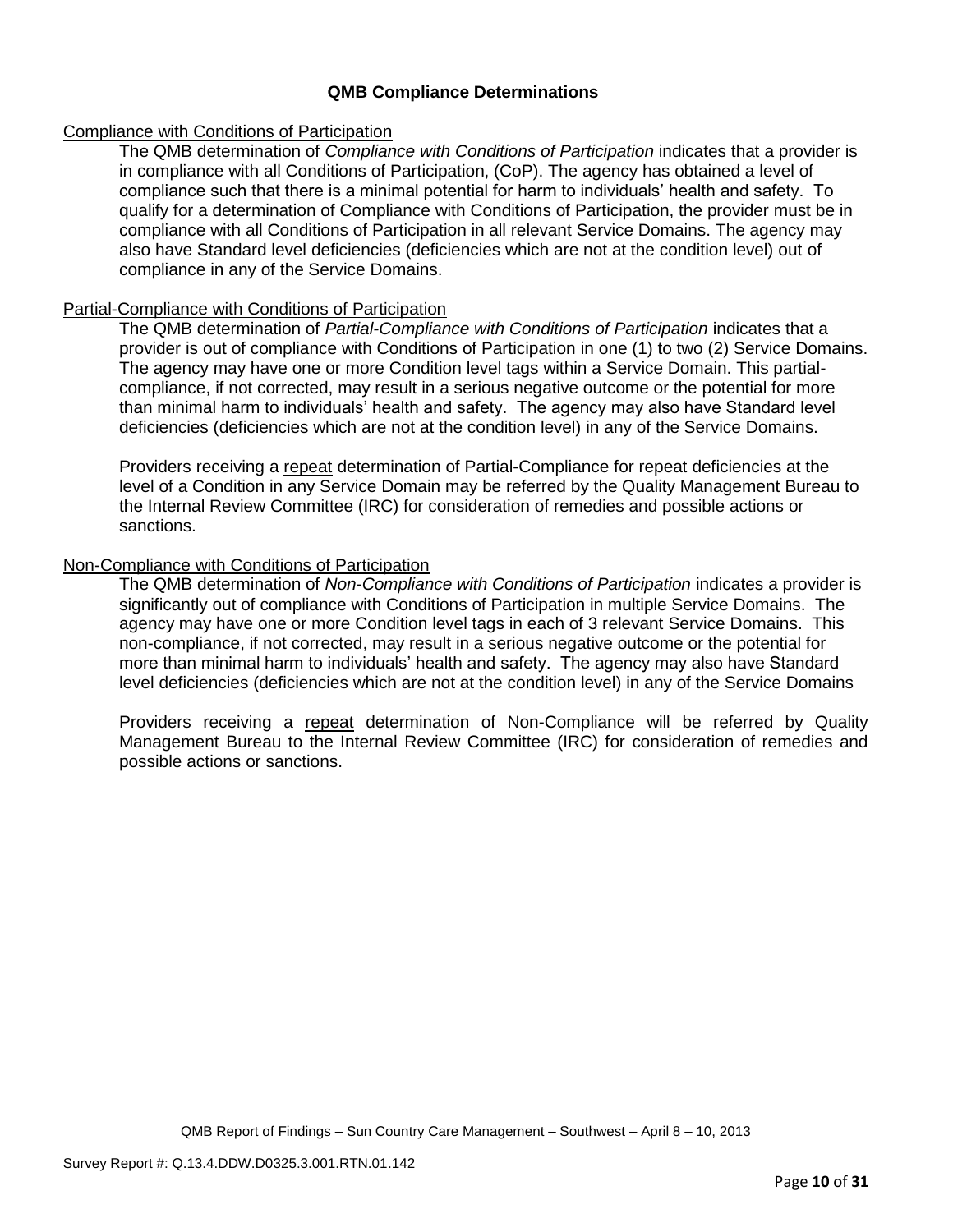### **Guidelines for the Provider Informal Reconsideration of Finding (IRF) Process**

## **Introduction:**

Throughout the QMB Survey process, surveyors are openly communicating with providers. Open communication means surveyors have clarified issues and/or requested missing information before completing the review through the use of the signed/dated "Document Request," or "administrative Needs," etc. forms. Regardless, there may still be instances where the provider disagrees with a specific finding. Providers may use the following process to informally dispute a finding.

# **Instructions:**

- 1. The Informal Reconsideration of the Finding (IRF) request must be received in writing to the QMB Deputy Bureau Chief **within 10 business days** of receipt of the final Report of Findings.
- 2. The written request for an IRF *must* be completed on the QMB Request for Informal Reconsideration of Finding form available on the QMB website:<http://dhi.health.state.nm.us/qmb>
- 3. The written request for an IRF must specify in detail the request for reconsideration and why the finding is inaccurate.
- 4. The IRF request must include all supporting documentation or evidence.
- 5. If you have questions about the IRC process, email the IRF Chairperson, Scott Good at [scott.good@state.nm.us](mailto:scott.good@state.nm.us) for assistance.

# **The following limitations apply to the IRF process:**

- The written request for an IRF and all supporting evidence must be received within 10 business days.
- Findings based on evidence requested during the survey and not provided may not be subject to reconsideration.
- The supporting documentation must be new evidence not previously reviewed or requested by the survey team.
- Providers must continue to complete their Plan of Correction during the IRF process
- Providers may not request an IRF to challenge the sampling methodology.
- Providers may not request an IRF based on disagreement with the nature of the standard or regulation.
- Providers may not request an IRF to challenge the team composition.
- Providers may not request an IRF to challenge the DHI/QMB determination of compliance or the length of their DDSD provider contract.

A Provider forfeits the right to an IRF if the request is not received within 10 business days of receiving the report and/or does not include all supporting documentation or evidence to show compliance with the standards and regulations.

The IRF Committee will review the request, the Provider will be notified in writing of the ruling; no face-toface meeting will be conducted.

When a Provider requests that a finding be reconsidered, it does not stop or delay the Plan of Correction process. **Providers must continue to complete the Plan of Correction, including the finding in dispute regardless of the IRF status.** If a finding is removed or modified, it will be noted and removed or modified from the Report of Findings. It should be noted that in some cases a Plan of Correction may be completed prior to the IRF process being completed. The provider will be notified in writing on the decisions of the IRF committee.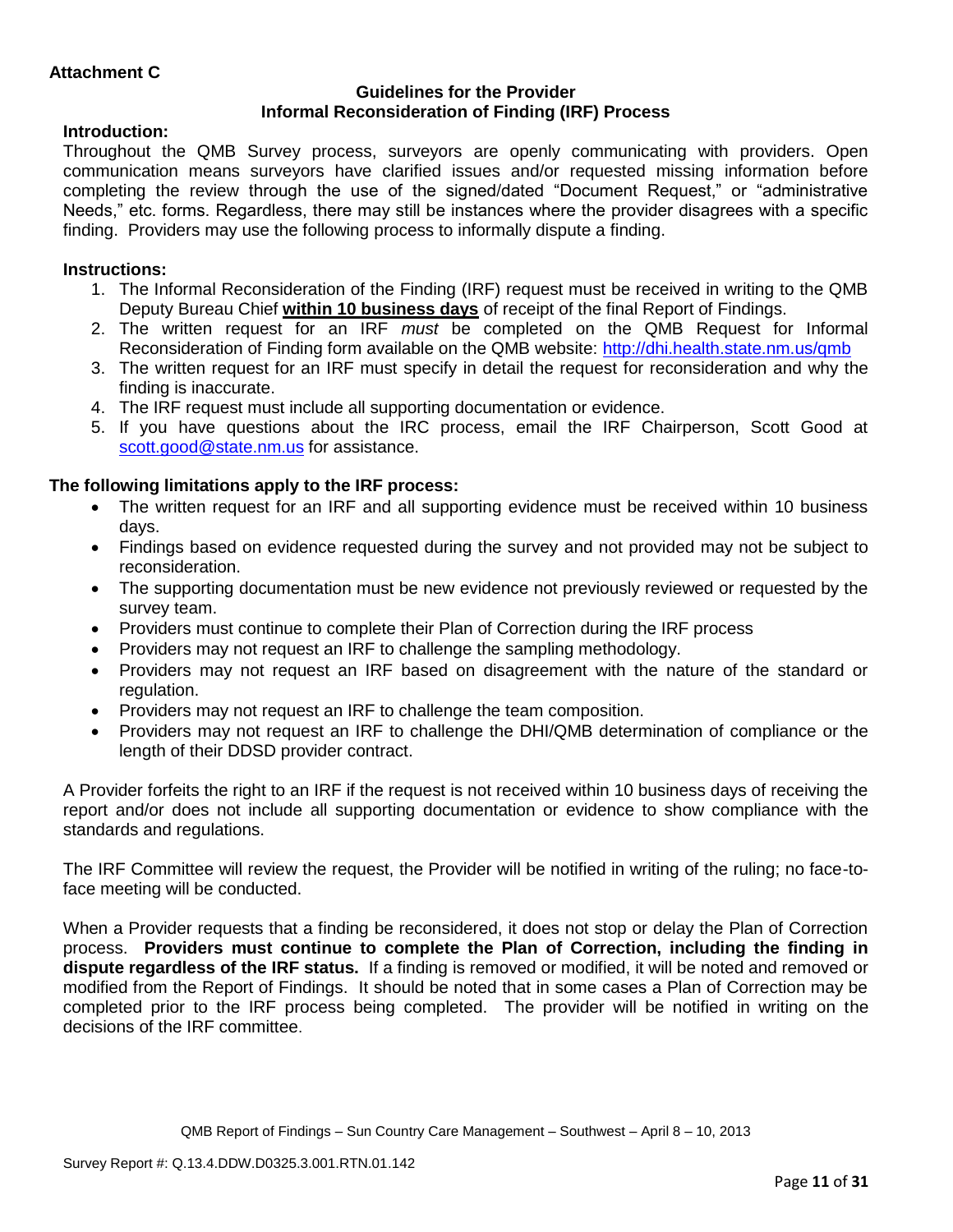| Agency:             | <b>Sun Country Care Management - Southwest Region</b> |
|---------------------|-------------------------------------------------------|
| Program:            | Developmental Disabilities Waiver                     |
| Service:            | Case Management                                       |
| Monitoring Type:    | <b>Routine Survey</b>                                 |
| <b>Survey Date:</b> | April 8 - 10, 2013                                    |
|                     |                                                       |

| <b>Standard of Care</b>                                                                                     | <b>Deficiencies</b>                                      | <b>Agency Plan of Correction, On-going</b><br><b>QA/QI &amp; Responsible Party</b>                                                    | <b>Date</b><br><b>Due</b> |
|-------------------------------------------------------------------------------------------------------------|----------------------------------------------------------|---------------------------------------------------------------------------------------------------------------------------------------|---------------------------|
|                                                                                                             |                                                          | Service Domain: Plan of Care - ISP Development & Monitoring - Service plans address all participates' assessed needs (including       |                           |
|                                                                                                             |                                                          | health and safety risk factors) and goals, either by waiver services or through other means. Services plans are updated or revised at |                           |
| least annually or when warranted by changes in the waiver participants' needs.                              |                                                          |                                                                                                                                       |                           |
| Tag #1A08 Agency Case File                                                                                  | <b>Standard Level Deficiency</b>                         |                                                                                                                                       |                           |
|                                                                                                             |                                                          |                                                                                                                                       |                           |
| Developmental Disabilities (DD) Waiver Service                                                              | Based on record review, the Agency did not               | <b>Provider:</b>                                                                                                                      |                           |
| Standards effective 4/1/2007                                                                                | maintain a complete and confidential case file at        | State your Plan of Correction for the                                                                                                 |                           |
| <b>CHAPTER 1 II. PROVIDER AGENCY</b>                                                                        | the administrative office for 15 of 27 individuals.      | deficiencies cited in this tag here: $\rightarrow$                                                                                    |                           |
| <b>REQUIREMENTS:</b> The objective of these<br>standards is to establish Provider Agency policy,            | Review of the Agency individual case files               |                                                                                                                                       |                           |
| procedure and reporting requirements for DD                                                                 | revealed the following items were not found,             |                                                                                                                                       |                           |
| Medicaid Waiver program. These requirements                                                                 | incomplete, and/or not current:                          |                                                                                                                                       |                           |
| apply to all such Provider Agency staff, whether                                                            |                                                          |                                                                                                                                       |                           |
| directly employed or subcontracting with the                                                                | • ISP Teaching and Support Strategies                    |                                                                                                                                       |                           |
| Provider Agency. Additional Provider Agency                                                                 | Individual #3 - TSS not found for:                       |                                                                                                                                       |                           |
| requirements and personnel qualifications may                                                               | (Live) Outcome Statement: " will create at               |                                                                                                                                       |                           |
| be applicable for specific service standards.                                                               | least 24 dishes within the next year."                   |                                                                                                                                       |                           |
| D. Provider Agency Case File for the                                                                        | $\triangleright$ " will have support to shop, plan,      |                                                                                                                                       |                           |
| <b>Individual:</b> All Provider Agencies shall maintain<br>at the administrative office a confidential case | prepare, and present a dish during meal                  | <b>Provider:</b>                                                                                                                      |                           |
| file for each individual. Case records belong to                                                            | times 24 times in one year."                             | <b>Enter your ongoing Quality Assurance/Quality</b><br>Improvement processes as it related to this tag                                |                           |
| the individual receiving services and copies shall                                                          | ° (Work/Learn) Outcome Statement: "will                  | number here: $\rightarrow$                                                                                                            |                           |
| be provided to the receiving agency whenever                                                                | be employed a minimum of 3 days a week."                 |                                                                                                                                       |                           |
| an individual changes providers. The record                                                                 | $\triangleright$ "will have support to apply, search and |                                                                                                                                       |                           |
| must also be made available for review when                                                                 | job development skills 3 times per week                  |                                                                                                                                       |                           |
| requested by DOH, HSD or federal government                                                                 | for one year."                                           |                                                                                                                                       |                           |
| representatives for oversight purposes. The                                                                 |                                                          |                                                                                                                                       |                           |
| individual's case file shall include the following                                                          | ° Individual #11 - TSS not found for:                    |                                                                                                                                       |                           |
| requirements:                                                                                               | (Live) Outcome Statement: "will                          |                                                                                                                                       |                           |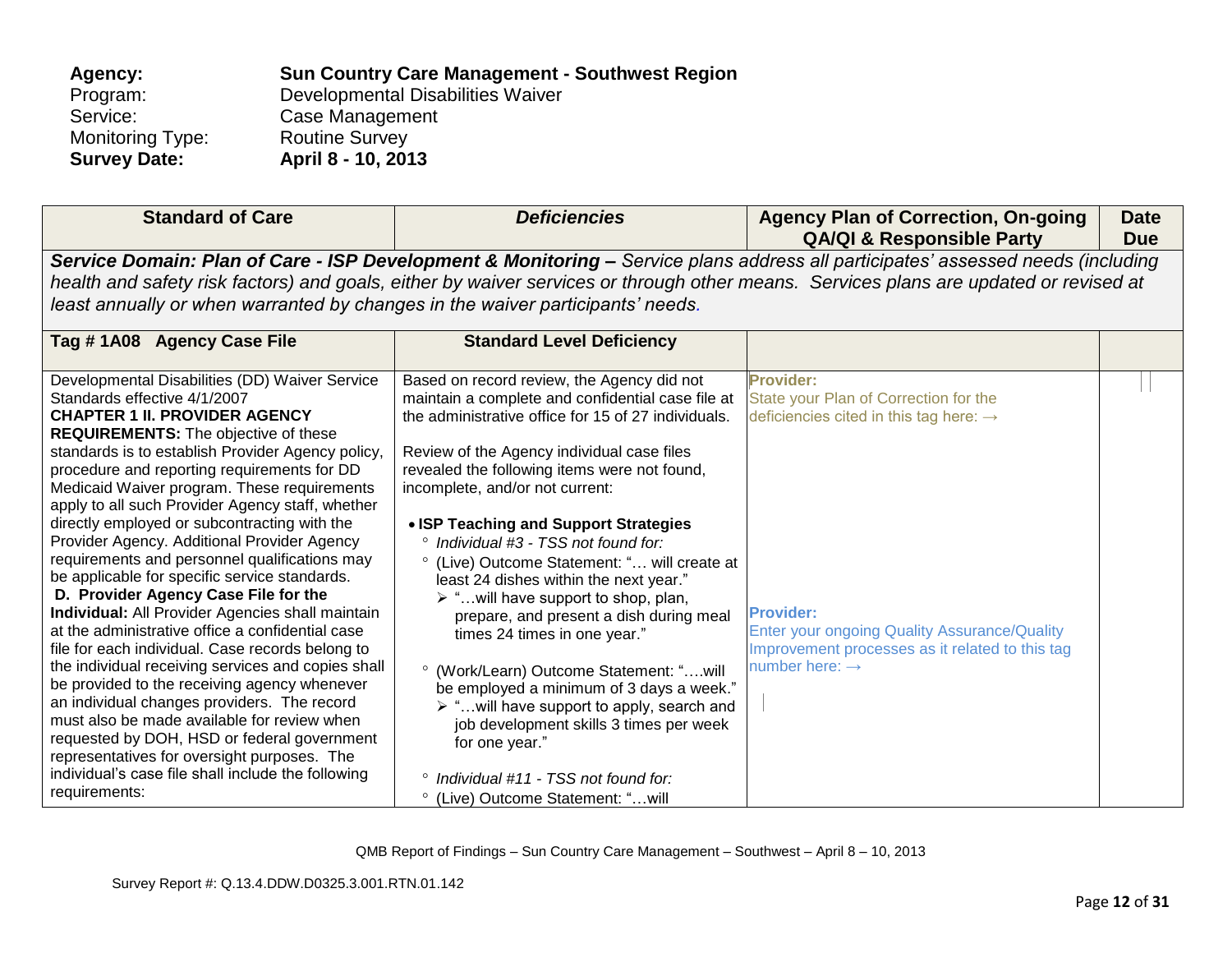| (1) Emergency contact information, including the                                 | correspond with at least 6 pen pals in the              |  |
|----------------------------------------------------------------------------------|---------------------------------------------------------|--|
| individual's address, telephone number,                                          | next year."                                             |  |
| names and telephone numbers of relatives,                                        | > "will have weekly support to research                 |  |
| or guardian or conservator, physician's                                          | pen pals, write a letter, choose a                      |  |
| name(s) and telephone number(s), pharmacy                                        | recipient, sign her name and send a                     |  |
| name, address and telephone number, and<br>health plan if appropriate;           | letter by mail 1 time per week."                        |  |
| (2) The individual's complete and current ISP,                                   | ° (Develop Relationships/Have Fun)                      |  |
| with all supplemental plans specific to the                                      | Outcome Statement: "will earn a gold                    |  |
| individual, and the most current completed                                       | medal in Special Olympics Bowling."                     |  |
| Health Assessment Tool (HAT);                                                    | $\triangleright$ "will have support to learn bowling    |  |
| (3) Progress notes and other service delivery                                    |                                                         |  |
| documentation;                                                                   | skills, track/average scores,                           |  |
| (4) Crisis Prevention/Intervention Plans, if there                               | participate/enroll in Special Olympics 1                |  |
|                                                                                  | time per week for 1 year."                              |  |
| are any for the individual;                                                      |                                                         |  |
| (5) A medical history, which shall include at least                              | ° Individual #14 - TSS not found for:                   |  |
| demographic data, current and past medical                                       | ° (Live) Outcome Statement: "will learn to              |  |
| diagnoses including the cause (if known) of                                      | use two additional signs (sign language)                |  |
| the developmental disability, psychiatric                                        | this ISP year."                                         |  |
| diagnoses, allergies (food, environmental,                                       | > "Select sign language to use weekly"                  |  |
| medications), immunizations, and most                                            | $\triangleright$ "SLP and BSC strategies to be          |  |
| recent physical exam;                                                            | incorporated - ongoing."                                |  |
| (6) When applicable, transition plans completed                                  |                                                         |  |
| for individuals at the time of discharge from                                    | ° Individual #19 - TSS not found for:                   |  |
| Fort Stanton Hospital or Los Lunas Hospital                                      | ° (Live) Outcome Statement: "I will make a              |  |
| and Training School; and                                                         | calendar for 2013."                                     |  |
| (7) Case records belong to the individual                                        | > "will create/add to wall collage the                  |  |
| receiving services and copies shall be                                           | selected theme and pictures 1 time per                  |  |
| provided to the individual upon request.                                         | month."                                                 |  |
| (8) The receiving Provider Agency shall be                                       |                                                         |  |
| provided at a minimum the following records                                      | ° Individual #20 - TSS not found for:                   |  |
| whenever an individual changes provider                                          | ° (Live) Outcome Statement: "will save at               |  |
| agencies:                                                                        | least \$60.00 per month."                               |  |
| (a) Complete file for the past 12 months;                                        | > "will pay bills, purchase necessary                   |  |
| (b) ISP and quarterly reports from the current                                   | items, and discretionary items as                       |  |
| and prior ISP year;                                                              | identified in the budget 2 times per                    |  |
| (c) Intake information from original admission                                   | month."                                                 |  |
| to services; and                                                                 | > " will open a savings account 1 time."                |  |
| (d) When applicable, the Individual                                              | $\triangleright$ "will put at least \$60 a month in her |  |
| Transition Plan at the time of discharge<br>from Los Lunas Hospital and Training | savings account."                                       |  |
|                                                                                  | ° (Work/Learn) Outcome Statement: "will                 |  |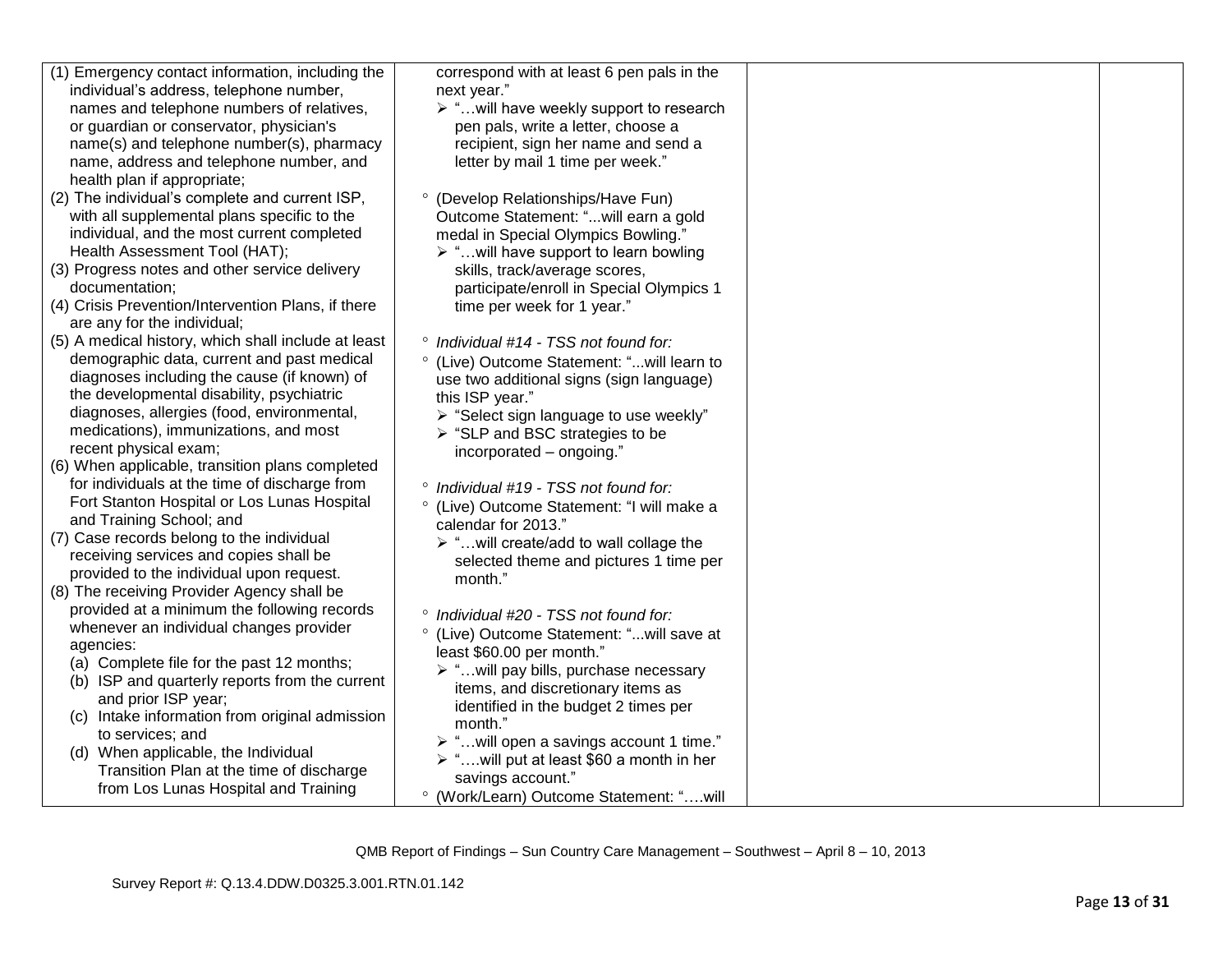| receive at least 4 paychecks."                          |                                                                                                                                                                                                                                                                                                                                                                                                                                                                                                                                                                                                                                                                                                                                                                                        |  |
|---------------------------------------------------------|----------------------------------------------------------------------------------------------------------------------------------------------------------------------------------------------------------------------------------------------------------------------------------------------------------------------------------------------------------------------------------------------------------------------------------------------------------------------------------------------------------------------------------------------------------------------------------------------------------------------------------------------------------------------------------------------------------------------------------------------------------------------------------------|--|
| $\triangleright$ " will make appointment for            |                                                                                                                                                                                                                                                                                                                                                                                                                                                                                                                                                                                                                                                                                                                                                                                        |  |
| assessment at DVR 1 time."                              |                                                                                                                                                                                                                                                                                                                                                                                                                                                                                                                                                                                                                                                                                                                                                                                        |  |
| ▶ "will attend DVR assessment interview                 |                                                                                                                                                                                                                                                                                                                                                                                                                                                                                                                                                                                                                                                                                                                                                                                        |  |
| 1 time."                                                |                                                                                                                                                                                                                                                                                                                                                                                                                                                                                                                                                                                                                                                                                                                                                                                        |  |
|                                                         |                                                                                                                                                                                                                                                                                                                                                                                                                                                                                                                                                                                                                                                                                                                                                                                        |  |
|                                                         |                                                                                                                                                                                                                                                                                                                                                                                                                                                                                                                                                                                                                                                                                                                                                                                        |  |
|                                                         |                                                                                                                                                                                                                                                                                                                                                                                                                                                                                                                                                                                                                                                                                                                                                                                        |  |
| least 12 activities with her peers.                     |                                                                                                                                                                                                                                                                                                                                                                                                                                                                                                                                                                                                                                                                                                                                                                                        |  |
| > "will choose an activity she would like               |                                                                                                                                                                                                                                                                                                                                                                                                                                                                                                                                                                                                                                                                                                                                                                                        |  |
|                                                         |                                                                                                                                                                                                                                                                                                                                                                                                                                                                                                                                                                                                                                                                                                                                                                                        |  |
| $\triangleright$ "will attend activity 1 time monthly." |                                                                                                                                                                                                                                                                                                                                                                                                                                                                                                                                                                                                                                                                                                                                                                                        |  |
|                                                         |                                                                                                                                                                                                                                                                                                                                                                                                                                                                                                                                                                                                                                                                                                                                                                                        |  |
| • Positive Behavioral Plan (#3, 21, 22, & 27)           |                                                                                                                                                                                                                                                                                                                                                                                                                                                                                                                                                                                                                                                                                                                                                                                        |  |
|                                                         |                                                                                                                                                                                                                                                                                                                                                                                                                                                                                                                                                                                                                                                                                                                                                                                        |  |
| • Positive Behavioral Crisis Plan (#3 & 22)             |                                                                                                                                                                                                                                                                                                                                                                                                                                                                                                                                                                                                                                                                                                                                                                                        |  |
|                                                         |                                                                                                                                                                                                                                                                                                                                                                                                                                                                                                                                                                                                                                                                                                                                                                                        |  |
|                                                         |                                                                                                                                                                                                                                                                                                                                                                                                                                                                                                                                                                                                                                                                                                                                                                                        |  |
|                                                         |                                                                                                                                                                                                                                                                                                                                                                                                                                                                                                                                                                                                                                                                                                                                                                                        |  |
|                                                         |                                                                                                                                                                                                                                                                                                                                                                                                                                                                                                                                                                                                                                                                                                                                                                                        |  |
|                                                         |                                                                                                                                                                                                                                                                                                                                                                                                                                                                                                                                                                                                                                                                                                                                                                                        |  |
|                                                         |                                                                                                                                                                                                                                                                                                                                                                                                                                                                                                                                                                                                                                                                                                                                                                                        |  |
|                                                         |                                                                                                                                                                                                                                                                                                                                                                                                                                                                                                                                                                                                                                                                                                                                                                                        |  |
|                                                         |                                                                                                                                                                                                                                                                                                                                                                                                                                                                                                                                                                                                                                                                                                                                                                                        |  |
|                                                         |                                                                                                                                                                                                                                                                                                                                                                                                                                                                                                                                                                                                                                                                                                                                                                                        |  |
|                                                         |                                                                                                                                                                                                                                                                                                                                                                                                                                                                                                                                                                                                                                                                                                                                                                                        |  |
|                                                         |                                                                                                                                                                                                                                                                                                                                                                                                                                                                                                                                                                                                                                                                                                                                                                                        |  |
|                                                         |                                                                                                                                                                                                                                                                                                                                                                                                                                                                                                                                                                                                                                                                                                                                                                                        |  |
|                                                         |                                                                                                                                                                                                                                                                                                                                                                                                                                                                                                                                                                                                                                                                                                                                                                                        |  |
|                                                         |                                                                                                                                                                                                                                                                                                                                                                                                                                                                                                                                                                                                                                                                                                                                                                                        |  |
|                                                         |                                                                                                                                                                                                                                                                                                                                                                                                                                                                                                                                                                                                                                                                                                                                                                                        |  |
|                                                         |                                                                                                                                                                                                                                                                                                                                                                                                                                                                                                                                                                                                                                                                                                                                                                                        |  |
|                                                         |                                                                                                                                                                                                                                                                                                                                                                                                                                                                                                                                                                                                                                                                                                                                                                                        |  |
|                                                         |                                                                                                                                                                                                                                                                                                                                                                                                                                                                                                                                                                                                                                                                                                                                                                                        |  |
|                                                         |                                                                                                                                                                                                                                                                                                                                                                                                                                                                                                                                                                                                                                                                                                                                                                                        |  |
|                                                         |                                                                                                                                                                                                                                                                                                                                                                                                                                                                                                                                                                                                                                                                                                                                                                                        |  |
|                                                         |                                                                                                                                                                                                                                                                                                                                                                                                                                                                                                                                                                                                                                                                                                                                                                                        |  |
|                                                         |                                                                                                                                                                                                                                                                                                                                                                                                                                                                                                                                                                                                                                                                                                                                                                                        |  |
|                                                         |                                                                                                                                                                                                                                                                                                                                                                                                                                                                                                                                                                                                                                                                                                                                                                                        |  |
|                                                         | ° (Develop Relationships/Have Fun)<br>Outcome Statement:  will participate in at<br>to attend 1 time monthly."<br>• Speech Therapy Plan (#11)<br>• Health Assessment Tool (#21 & 22)<br>• Health Care Plans<br>• Aspiration<br>° Individual #9 - According to the eCHAT the<br>individual is required to have a plan. No<br>evidence of plan found.<br>• Weight/Body Mass Index<br>° Individual #21 - According to the eCHAT<br>the individual is required to have a plan.<br>No evidence of plan found.<br>• Oral Hygiene<br><sup>o</sup> Individual #9 - According to the eCHAT the<br>individual is required to have a plan. No<br>evidence of plan found.<br>° Individual #26 - According to the eCHAT<br>the individual is required to have a plan.<br>No evidence of plan found. |  |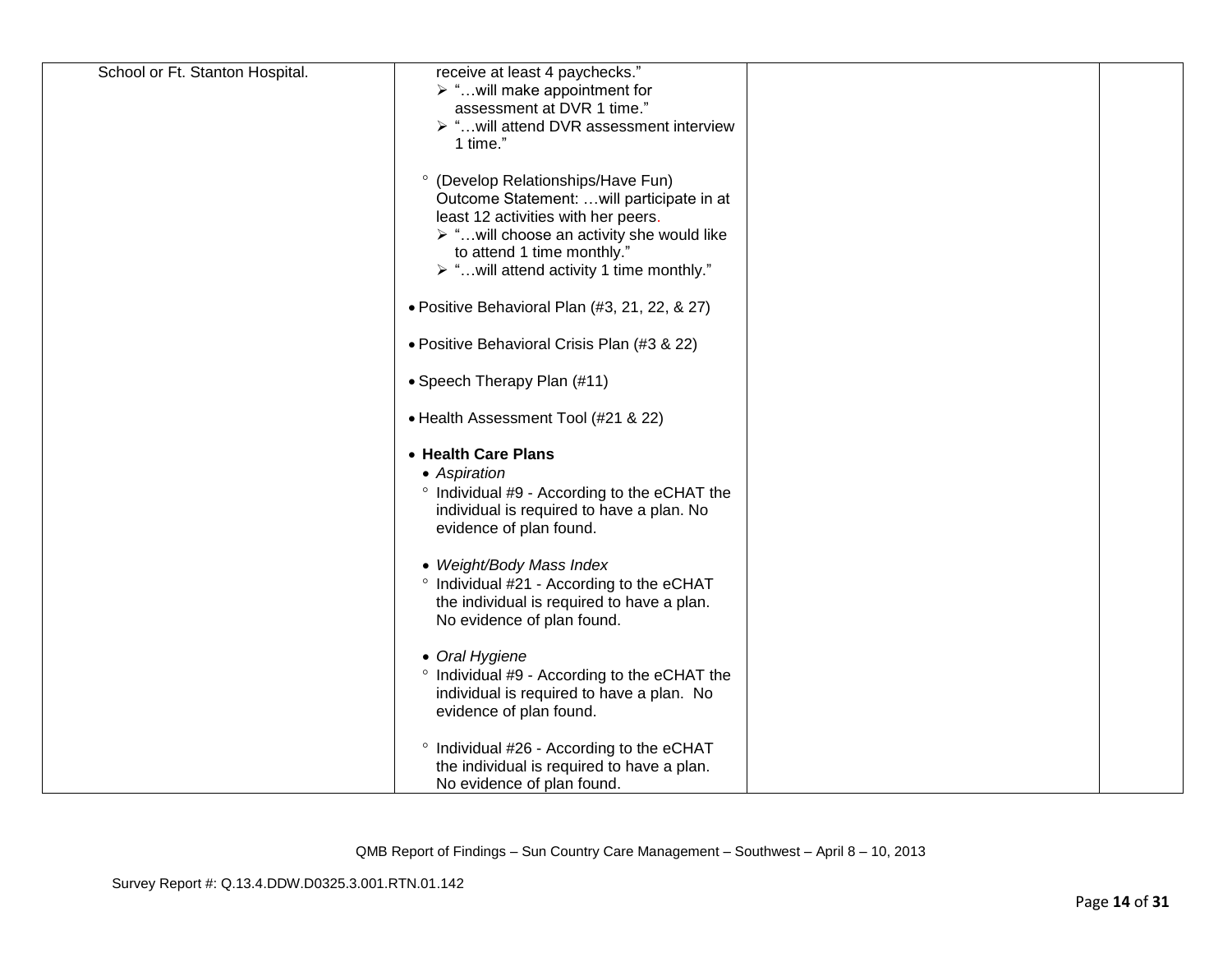| • Risk for Tube Displacement<br>° Individual #22 - According to the eCHAT<br>the individual is required to have a plan.<br>No evidence of plan found. |  |
|-------------------------------------------------------------------------------------------------------------------------------------------------------|--|
| • Seizure Disorder<br>° Individual #16 - According to the eCHAT<br>the individual is required to have a plan.<br>No evidence of plan found.           |  |
| ° Individual #21 - According to the eCHAT<br>the individual is required to have a plan.<br>No evidence of plan found.                                 |  |
| • Medical Emergency Response Plans                                                                                                                    |  |
| • Aspiration                                                                                                                                          |  |
| ° Individual #9 - According to the eCHAT the<br>individual is required to have a plan. No<br>evidence of plan found.                                  |  |
| $\bullet$ Falls                                                                                                                                       |  |
| ° Individual #2 - As indicated by the eCHAT<br>the individual is required to have a plan.<br>No evidence of plans found                               |  |
|                                                                                                                                                       |  |
| • Gastrointestinal-GERD                                                                                                                               |  |
| ° Individual #21 - As indicated by the IST                                                                                                            |  |
| section of ISP the individual is required to<br>have a plan. No evidence of plan found.                                                               |  |
| • Risk for Tube Displacement                                                                                                                          |  |
| ° Individual #22 - According to the eChat the                                                                                                         |  |
| individual is required to have a plan. No<br>evidence of plan found.                                                                                  |  |
| • Seizure Disorder                                                                                                                                    |  |
| ° Individual #21 - As indicated by the IST                                                                                                            |  |
| section of ISP the individual is required to                                                                                                          |  |
| have a plan. No evidence of plan found.                                                                                                               |  |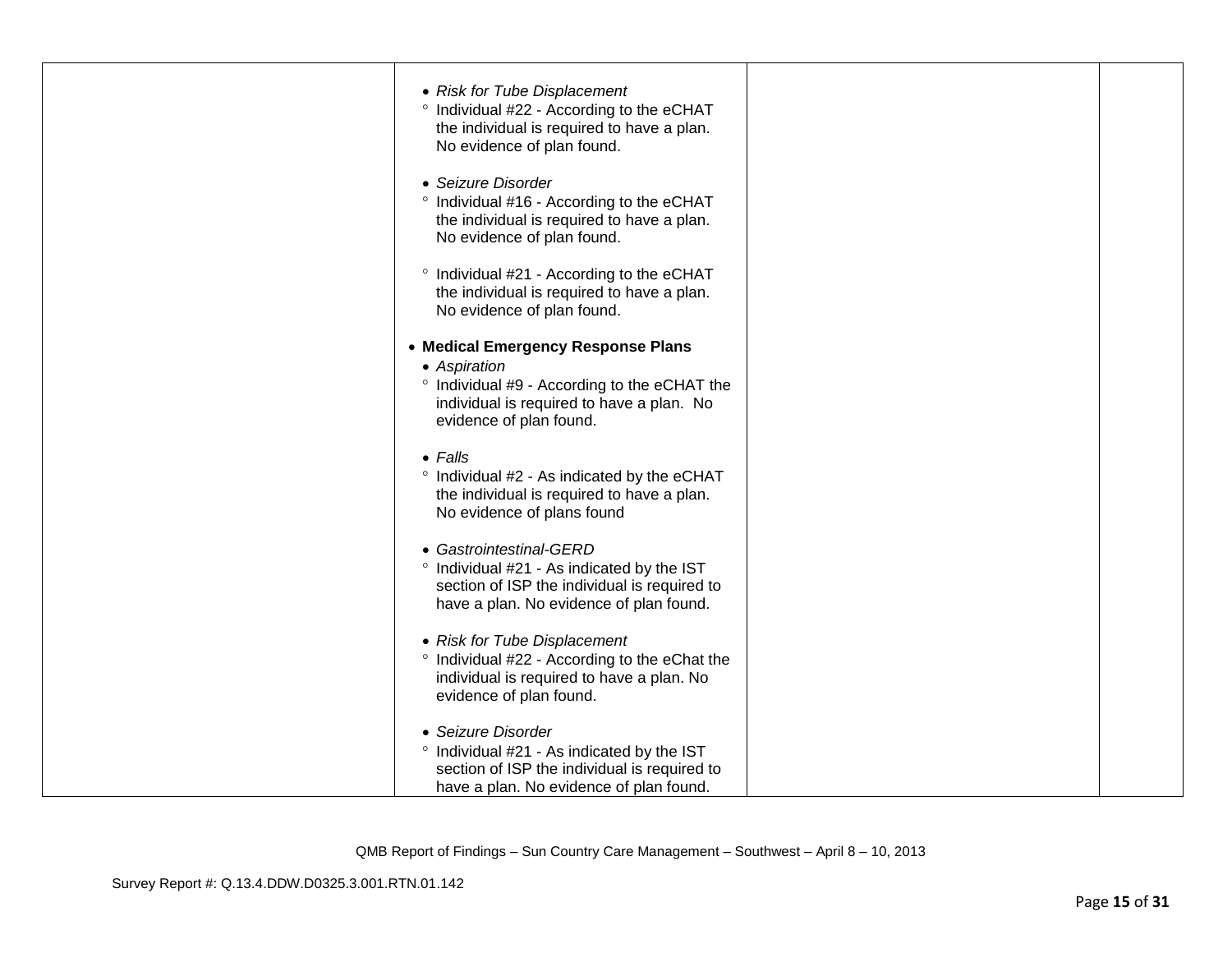| • Special Health Care Needs:<br>• Comprehensive Aspiration Risk                            |  |
|--------------------------------------------------------------------------------------------|--|
| Management Plan                                                                            |  |
| ° Individual #11 - As indicated by collateral<br>documentation reviewed, the individual is |  |
| required to have a CARMP. No current                                                       |  |
| CARMP found. Last updated was August                                                       |  |
| 2011.                                                                                      |  |
| ° Individual #17 - As indicated by collateral                                              |  |
| documentation reviewed, the individual is<br>required to have a CARMP. No current          |  |
| CARMP found. Last updated was October                                                      |  |
| 2011                                                                                       |  |
| ° Individual #22 - As indicated by collateral                                              |  |
| documentation reviewed, the individual is<br>required to have a CARMP. No evidence         |  |
| of plan found.                                                                             |  |
| • Dental Exam                                                                              |  |
| ° Individual #3 - As indicated by the DDSD file                                            |  |
| matrix Dental Exams are to be conducted                                                    |  |
| annually. No documented evidence of exam<br>was found.                                     |  |
|                                                                                            |  |
| ° Individual #7 - As indicated by the DDSD file<br>matrix Dental Exams are to be conducted |  |
| annually. No documented evidence of exam                                                   |  |
| was found.                                                                                 |  |
| ° Individual #20 - As indicated by the DDSD                                                |  |
| file matrix Dental Exams are to be                                                         |  |
| conducted annually. No documented<br>evidence of exam was found.                           |  |
|                                                                                            |  |
| • Vision Exam<br>° Individual #20 - As indicated by the DDSD                               |  |
| file matrix Vision Exams are to be                                                         |  |
| conducted every other year. No                                                             |  |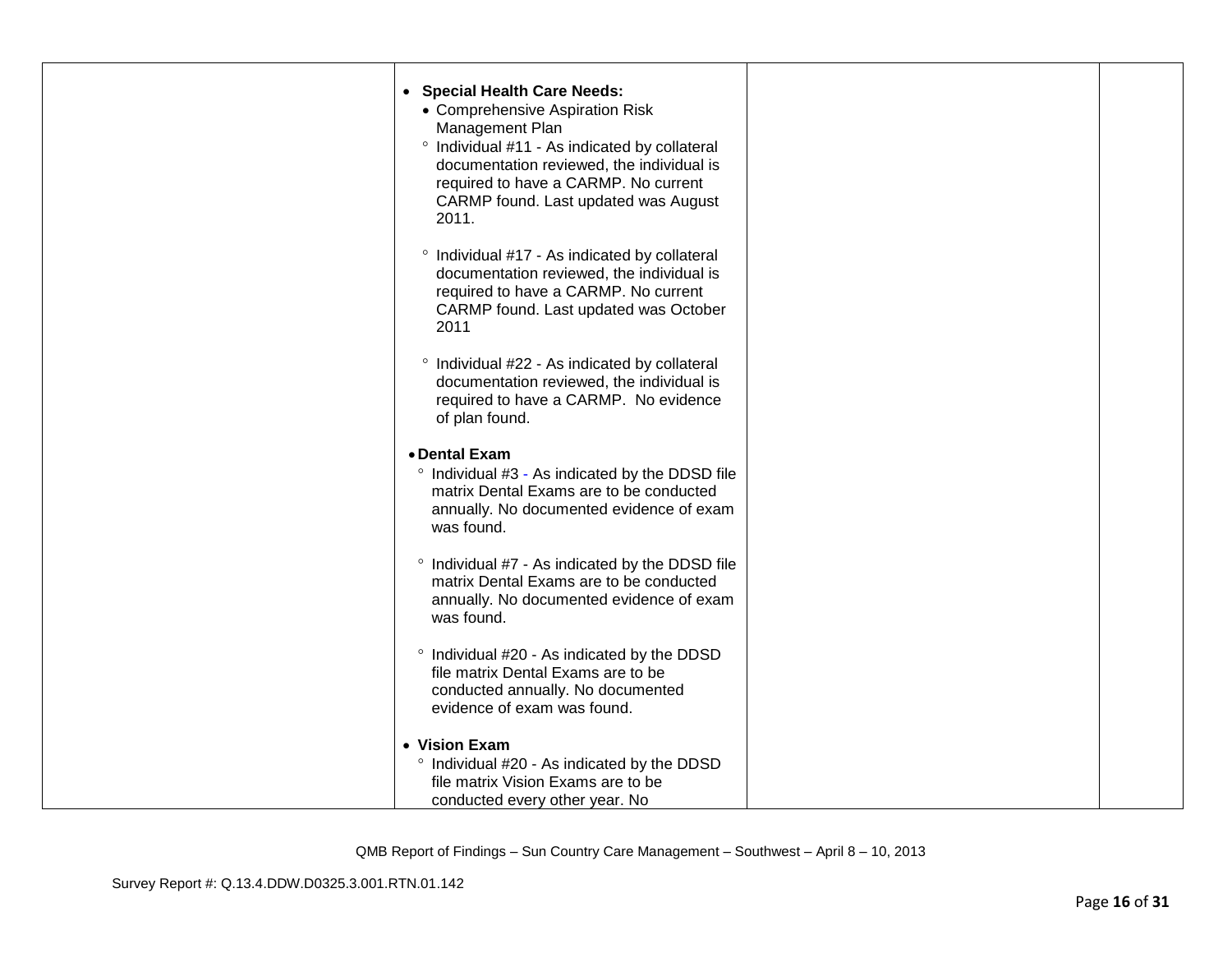| documented evidence of exam was found.                                                                                                                                                                     |  |
|------------------------------------------------------------------------------------------------------------------------------------------------------------------------------------------------------------|--|
| • Pap Smear Exam<br>° Individual #12 - As indicated by the<br>documentation reviewed, exam was ordered<br>on 8/29/2011. No documented evidence<br>was found to verify visit was completed.                 |  |
| • Mammogram Exam<br>° Individual #12 - As indicated by the<br>documentation reviewed, exam was ordered<br>on 8/29/2011. No documented evidence<br>was found to verify visit was completed.                 |  |
| • Cholesterol & Blood Glucose<br>° Individual #3 - As indicated by the<br>documentation reviewed, lab work was<br>ordered on 5/29/2012. No documented<br>evidence was found to verify it was<br>completed. |  |
| • Vocational Assessment Profile (#3)                                                                                                                                                                       |  |
| • Positive Behavior Support Assessment (#21)                                                                                                                                                               |  |
| • Guardianship Documentation (#22)                                                                                                                                                                         |  |
|                                                                                                                                                                                                            |  |
|                                                                                                                                                                                                            |  |
|                                                                                                                                                                                                            |  |
|                                                                                                                                                                                                            |  |
|                                                                                                                                                                                                            |  |
|                                                                                                                                                                                                            |  |
|                                                                                                                                                                                                            |  |
|                                                                                                                                                                                                            |  |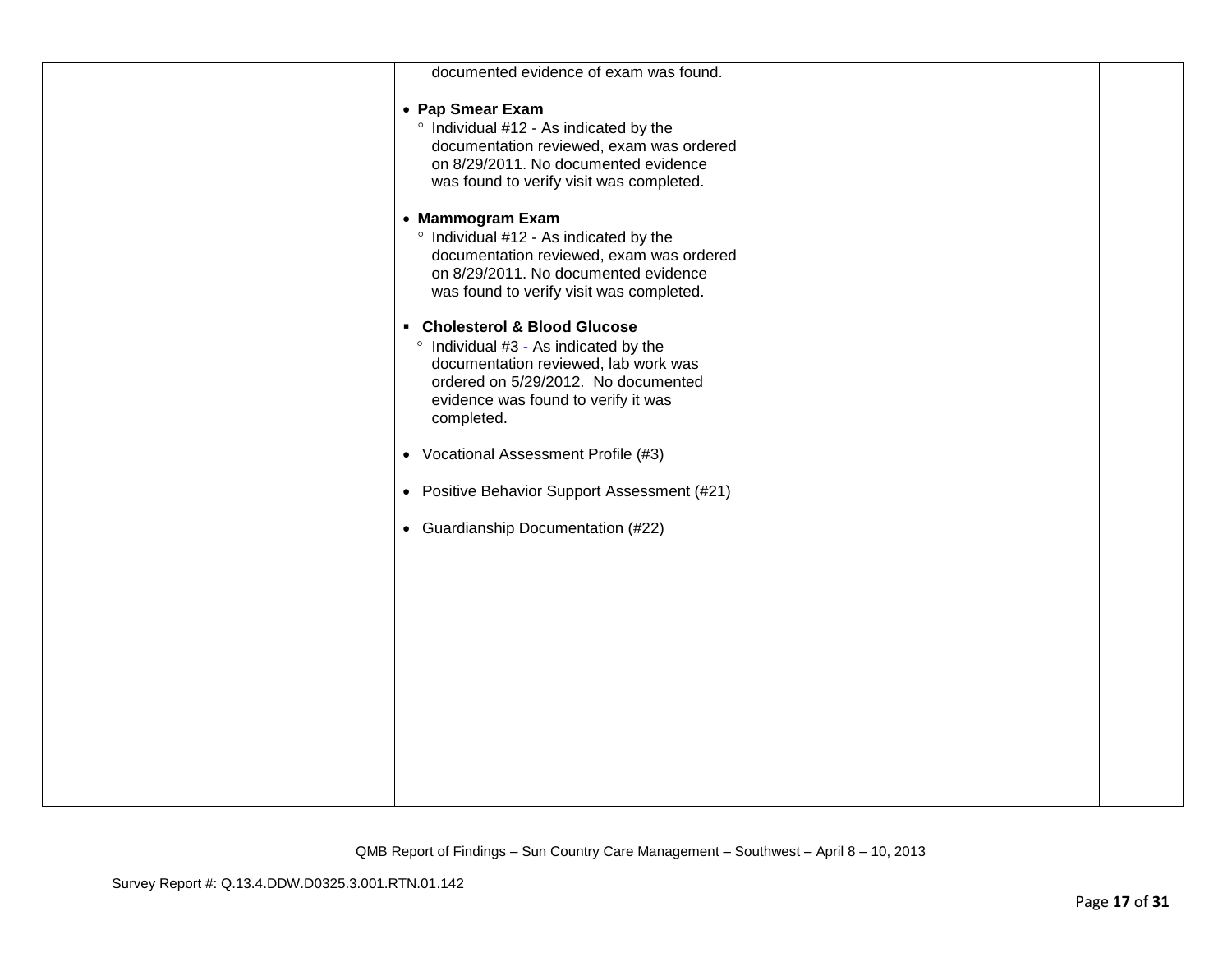| Tag #4C12 Monitoring & Evaluation of<br><b>Services</b>                                                                                                                                                                                                                                                                                                                                       | <b>Standard Level Deficiency</b>                                                                                                                                                                                                                               |                                                                                                                                      |  |
|-----------------------------------------------------------------------------------------------------------------------------------------------------------------------------------------------------------------------------------------------------------------------------------------------------------------------------------------------------------------------------------------------|----------------------------------------------------------------------------------------------------------------------------------------------------------------------------------------------------------------------------------------------------------------|--------------------------------------------------------------------------------------------------------------------------------------|--|
| Developmental Disabilities (DD) Waiver Service<br>Standards effective 4/1/2007<br><b>CHAPTER 4 III. CASE MANAGEMENT</b><br><b>SERVICE REQUIREMENTS</b><br><b>Case Manager Monitoring and</b><br>J.<br><b>Evaluation of Service Delivery</b>                                                                                                                                                   | Based on record review, the Agency did not use<br>a formal ongoing monitoring process that<br>provides for the evaluation of quality,<br>effectiveness, and appropriateness of services<br>and supports provided to the individual for 1 of<br>27 individuals. | Provider:<br>State your Plan of Correction for the<br>deficiencies cited in this tag here: $\rightarrow$                             |  |
| The Case Manager shall use a formal<br>(1)<br>ongoing monitoring process that provides<br>for the evaluation of quality, effectiveness,<br>and appropriateness of services and<br>supports provided to the individual as<br>specified in the ISP.                                                                                                                                             | Review of the Agency individual case files<br>revealed no evidence indicating face-to-face<br>visits were completed as required for the<br>following individuals:<br>° Individual #22 - No Face-to-Face Visit<br>Summary Forms found for August 2012           | <b>Provider:</b>                                                                                                                     |  |
| Monitoring and evaluation activities shall<br>(2)<br>include, but not be limited to:<br>(a) Face-To-Face Contact: A minimum of<br>twelve (12) face-to-face contact visits<br>annually (1 per month) is required to<br>occur between the Case Manager and<br>the individual served as described in the<br>ISP; an exception is that children may<br>receive a minimum of four visits per year; | and September 2012.                                                                                                                                                                                                                                            | <b>Enter your ongoing Quality Assurance/Quality</b><br>Improvement processes as it related to this tag<br>number here: $\rightarrow$ |  |
| (b) Jackson Class members require two (2)<br>face-to-face contacts per month, one of<br>which occurs at a location in which the<br>individual spends the majority of the day<br>(i.e., place of employment, habilitation<br>program) and one at the person's<br>residence;                                                                                                                    |                                                                                                                                                                                                                                                                |                                                                                                                                      |  |
| (c) For non-Jackson Class members who<br>receive Community Living Services, at<br>least every other month, one of the face-<br>to-face visits shall occur in the individual's<br>residence;                                                                                                                                                                                                   |                                                                                                                                                                                                                                                                |                                                                                                                                      |  |
| (d) For adults who are not Jackson Class                                                                                                                                                                                                                                                                                                                                                      |                                                                                                                                                                                                                                                                |                                                                                                                                      |  |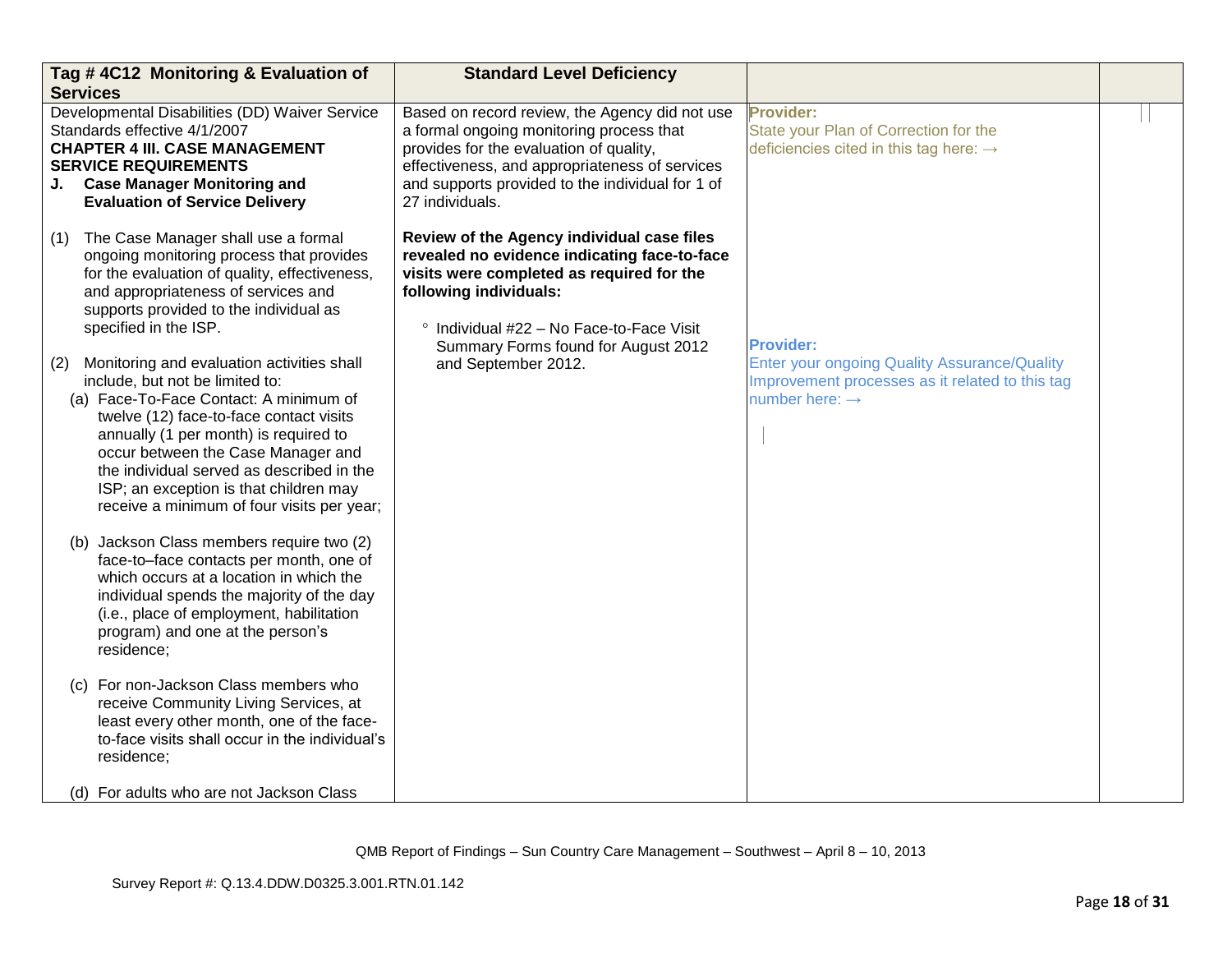|     | members and who do not receive<br>Community Living Services, at least one<br>face-to-face visit per quarter shall be in<br>his or her home;                                                                                                                                                                                                                                                                                                                                                                                                                                                                                                                                                                                                                                                                                                                                                                                              |  |  |
|-----|------------------------------------------------------------------------------------------------------------------------------------------------------------------------------------------------------------------------------------------------------------------------------------------------------------------------------------------------------------------------------------------------------------------------------------------------------------------------------------------------------------------------------------------------------------------------------------------------------------------------------------------------------------------------------------------------------------------------------------------------------------------------------------------------------------------------------------------------------------------------------------------------------------------------------------------|--|--|
|     | (e) If concerns regarding the health or safety<br>of the individual are documented during<br>monitoring or assessment activities, the<br>Case Manager shall immediately notify<br>appropriate supervisory personnel within<br>the Provider Agency and document the<br>concern. If the reported concerns are not<br>remedied by the Provider Agency within a<br>reasonable, mutually agreed period of<br>time, the concern shall be reported in<br>writing to the respective DDSD Regional<br>Office and/or the Division of Health<br>Improvement (DHI) as appropriate to the<br>nature of the concern. Unless the nature<br>of the concern is urgent, no more than<br>fifteen (15) working days shall be allowed<br>for remediation or development of an<br>acceptable plan of remediation. This<br>does not preclude the Case Managers'<br>obligation to report abuse, neglect or<br>exploitation as required by New Mexico<br>Statute. |  |  |
| (f) | Service monitoring for children: When a<br>parent chooses fewer than twelve (12)<br>annual units of case management, the<br>Case Manager will inform the parent of<br>the parent's responsibility for the<br>monitoring and evaluation activities<br>during the months he or she does not<br>receive case management services,                                                                                                                                                                                                                                                                                                                                                                                                                                                                                                                                                                                                           |  |  |
|     | (g) It is appropriate to conduct face-to-face<br>visits with the individual both during the<br>time the individual is receiving a service<br>and during times the individual is not                                                                                                                                                                                                                                                                                                                                                                                                                                                                                                                                                                                                                                                                                                                                                      |  |  |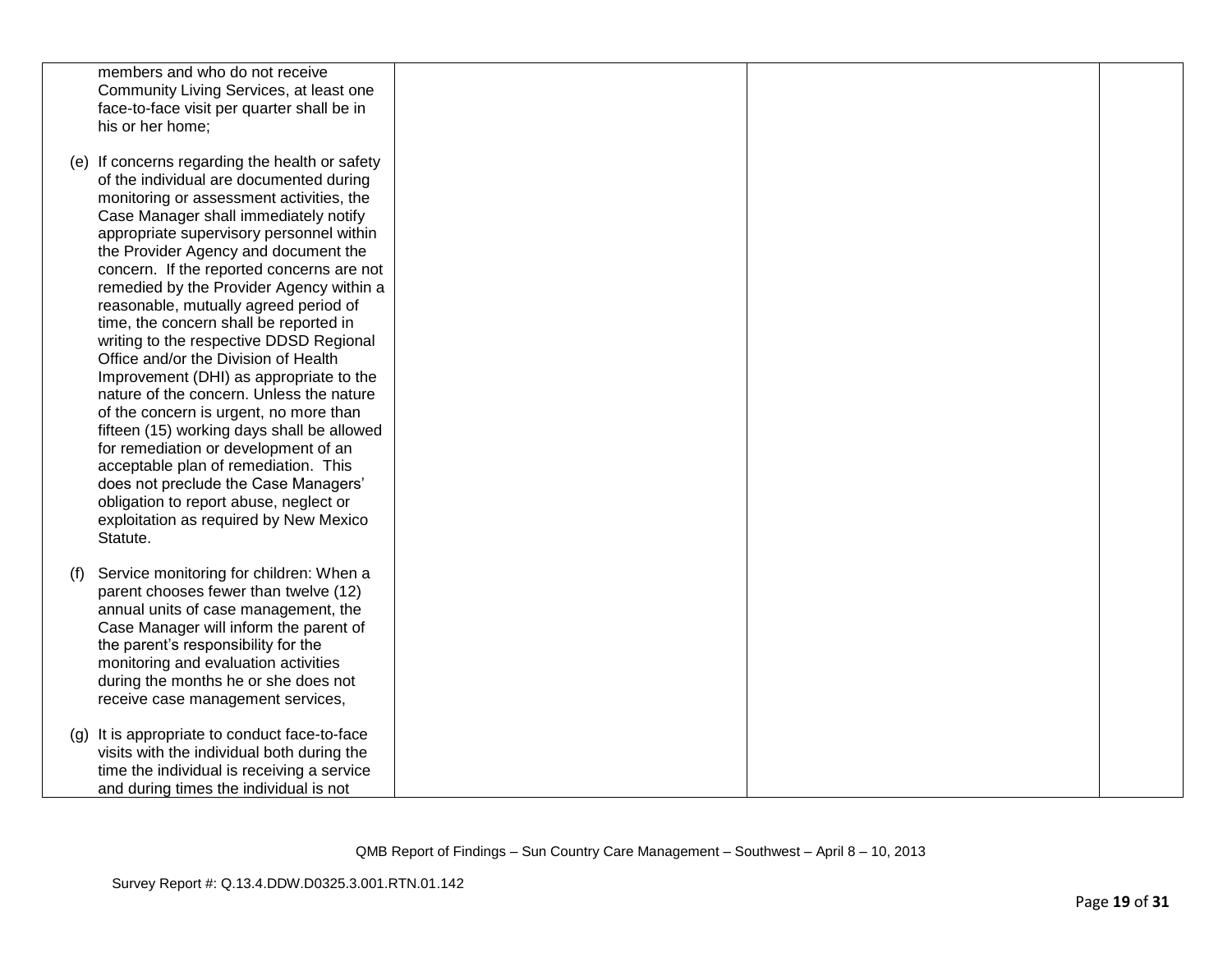|               | receiving a service. The preferences of<br>the individual shall be taken into<br>consideration when scheduling a visit.<br>Visits may be scheduled in advance or be<br>unannounced visits depending on the<br>nature of the need in monitoring service<br>delivery for the individual.                                                                                                                                                                                                                                                                                                                                                                                            |  |  |
|---------------|-----------------------------------------------------------------------------------------------------------------------------------------------------------------------------------------------------------------------------------------------------------------------------------------------------------------------------------------------------------------------------------------------------------------------------------------------------------------------------------------------------------------------------------------------------------------------------------------------------------------------------------------------------------------------------------|--|--|
| the concerns. | (h) Communication with IDT members: Case<br>Managers shall facilitate and maintain<br>communication with the individual or his<br>or her representative, other IDT<br>members, providers and other relevant<br>parties to ensure the individual receives<br>maximum benefit of his or her services.<br>Case Managers need to ensure that any<br>needed adjustments to the service plan<br>are made, where indicated. Concerns<br>identified through communication with<br>teams that are not remedied within a<br>reasonable period of time shall be<br>reported in writing to the respective<br>regional office and/or the Division of<br>Health Improvements, as appropriate to |  |  |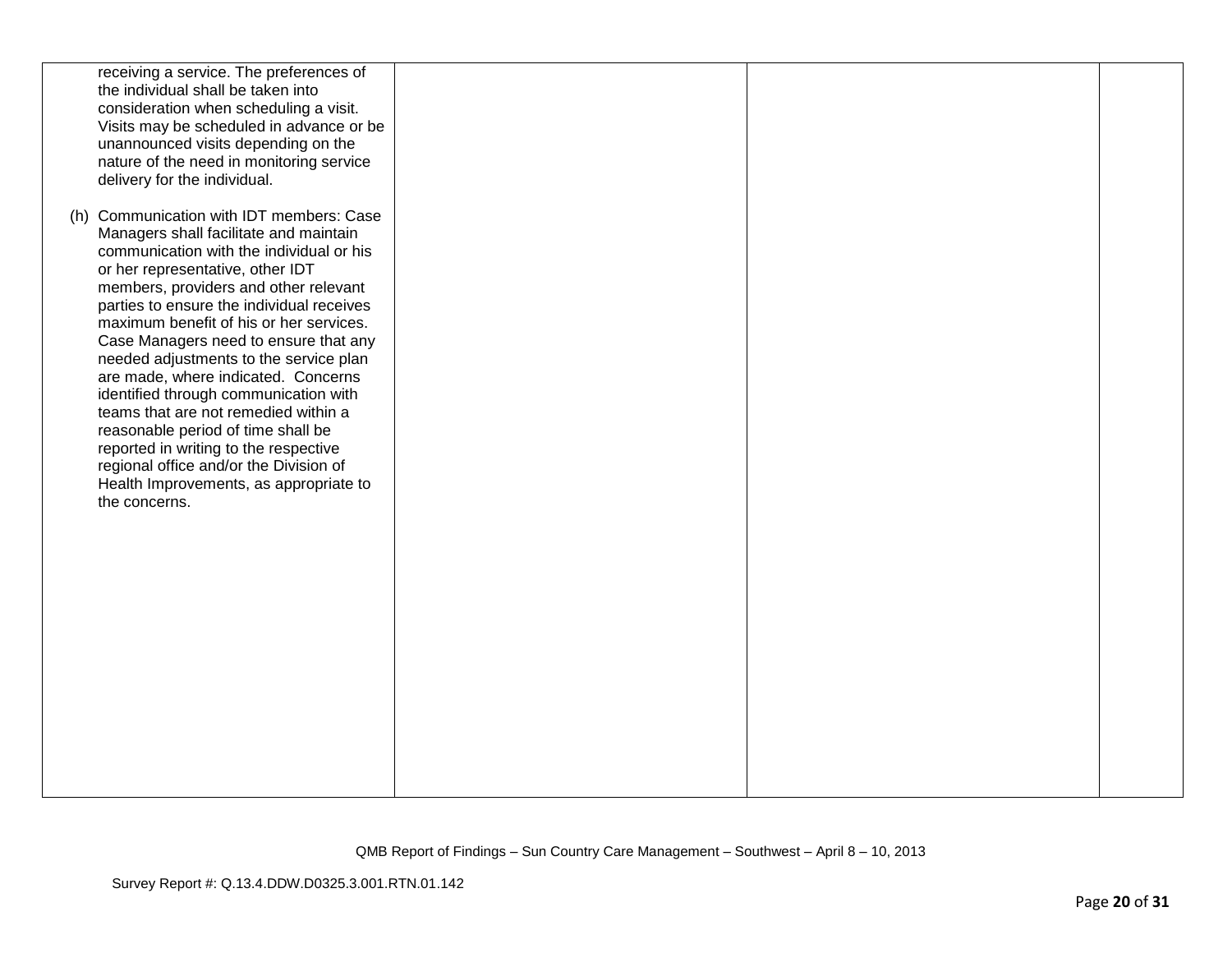| Tag #4C15.1 - QA Requirements - Bi-                                                                                                                                                                                                                                               | <b>Standard Level Deficiency</b>                                                                                                                                                                                                                                     |                                                                                                                                                          |  |
|-----------------------------------------------------------------------------------------------------------------------------------------------------------------------------------------------------------------------------------------------------------------------------------|----------------------------------------------------------------------------------------------------------------------------------------------------------------------------------------------------------------------------------------------------------------------|----------------------------------------------------------------------------------------------------------------------------------------------------------|--|
| <b>Annual Reports &amp; Provider Quarterly</b>                                                                                                                                                                                                                                    |                                                                                                                                                                                                                                                                      |                                                                                                                                                          |  |
| <b>Reports</b>                                                                                                                                                                                                                                                                    |                                                                                                                                                                                                                                                                      |                                                                                                                                                          |  |
| <b>CHAPTER 4 IV. CASE MANAGEMENT</b><br>PROVIDER AGENCY REQUIREMENTS<br>C. Quality Assurance Requirements: Case<br>Management Provider Agencies will use an<br>Internal Quality Assurance and<br>Improvement Plan that must be submitted<br>to and reviewed by the Statewide Case | Based on record review, the Agency did not<br>ensure that reports and the ISP met required<br>timelines and included the required contents for<br>13 of 27 individuals.<br>Review of the Agency individual case files<br>revealed no evidence of quarterly/bi-annual | <b>Provider:</b><br>State your Plan of Correction for the<br>deficiencies cited in this tag here: $\rightarrow$                                          |  |
| Management Coordinator, that shall include<br>but is not limited to the following:                                                                                                                                                                                                | reports for the following:                                                                                                                                                                                                                                           |                                                                                                                                                          |  |
| Case Management Provider Agencies are<br>(1)<br>to:<br>(a) Use a formal ongoing monitoring protocol                                                                                                                                                                               | • Supported Living Quarterly Reports:<br>$\degree$ Individual #4 - None found for May 2012 -<br>August 2012.                                                                                                                                                         |                                                                                                                                                          |  |
| that provides for the evaluation of quality,<br>effectiveness and continued need for<br>services and supports provided to the<br>individual. This protocol shall be written                                                                                                       | ° Individual #13 - None found for September<br>2012 - December 2012.                                                                                                                                                                                                 | <b>Provider:</b><br><b>Enter your ongoing Quality Assurance/Quality</b><br>Improvement processes as it related to this tag<br>number here: $\rightarrow$ |  |
| and its implementation documented.                                                                                                                                                                                                                                                | ° Individual #19 - None found for December<br>2012 - February 2013.                                                                                                                                                                                                  |                                                                                                                                                          |  |
| (b) Assure that reports and ISPs meet<br>required timelines and include required<br>content.                                                                                                                                                                                      | • Supported Living Annual Assessment<br><sup>o</sup> Individual #4 - None found for August 2011<br>- August 2012.                                                                                                                                                    |                                                                                                                                                          |  |
| (c) Conduct a quarterly review of progress<br>reports from service providers to verify<br>that the individual's desired outcomes<br>and action plans remain appropriate and<br>realistic.                                                                                         | ° Individual #13 - None found for June 2011<br>- June 2012.<br>• Family Living Quarterly Reports:                                                                                                                                                                    |                                                                                                                                                          |  |
| (i) If the service providers' quarterly<br>reports are not received by the Case<br>Management Provider Agency within                                                                                                                                                              | $\degree$ Individual #3 – None found for November<br>2012 - January 2013.                                                                                                                                                                                            |                                                                                                                                                          |  |
| fourteen (14) days following the end of<br>the quarter, the Case Management<br>Provider Agency is to contact the                                                                                                                                                                  | <sup>o</sup> Individual #22 - None found for July 2012 -<br>December 2012.                                                                                                                                                                                           |                                                                                                                                                          |  |
| service provider in writing requesting<br>the report within one week from that<br>date.                                                                                                                                                                                           | • Family Living Annual Assessment<br>$\degree$ Individual #3 – None found for November<br>2011 - October 2012.                                                                                                                                                       |                                                                                                                                                          |  |
| (ii) If the quarterly report is not received                                                                                                                                                                                                                                      |                                                                                                                                                                                                                                                                      |                                                                                                                                                          |  |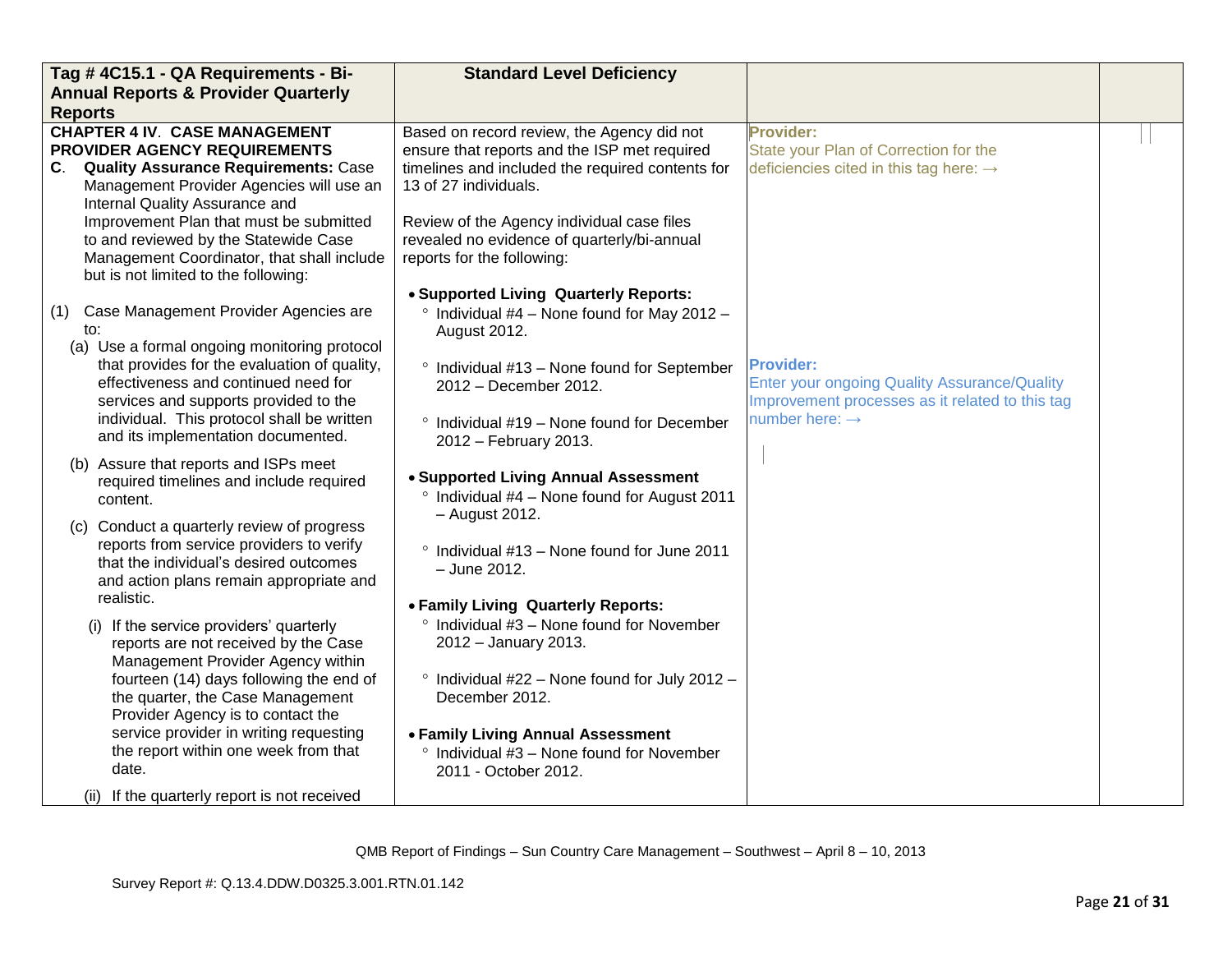| within one week of the written request,<br>the Case Management Provider<br>Agency is to contact the respective<br>DDSD Regional Office in writing within<br>one business day for assistance in<br>obtaining required reports.                                                                                                                                                                                                                                                                                                                                | $\degree$ Individual #15 - None found for December<br>2011 - December 2012.<br>• Independent Living Quarterly Reports:<br><sup>o</sup> Individual #21 - None found for April 2012<br>- September 2012                                                                                                                                            |  |
|--------------------------------------------------------------------------------------------------------------------------------------------------------------------------------------------------------------------------------------------------------------------------------------------------------------------------------------------------------------------------------------------------------------------------------------------------------------------------------------------------------------------------------------------------------------|--------------------------------------------------------------------------------------------------------------------------------------------------------------------------------------------------------------------------------------------------------------------------------------------------------------------------------------------------|--|
| (d) Assure at least quarterly that Crisis<br>Prevention/Intervention Plans are in<br>place in the residence and at the Provider<br>Agency of the Day Services for all<br>individuals who have chronic medical<br>condition(s) with potential for life<br>threatening complications and/or who<br>have behavioral challenge(s) that pose a<br>potential for harm to themselves or<br>others.                                                                                                                                                                  | • Community Inclusion - Adult Habilitation<br><b>Quarterly Reports:</b><br>$\degree$ Individual #2 - None found for February<br>2012 - November 2012.<br>Individual #13 - None found for June 2012<br>$\circ$<br>- December 2012.<br>$\degree$ Individual #14 – None found for July 2012 –                                                       |  |
| (e) Assure at least quarterly that a current<br>Health Care Plan (HCP) is in place in the<br>residence and day service site for<br>individuals who receive Community Living<br>or Day Services and who have a HAT<br>score of 4, 5, or 6. During face-to-face<br>visits and review of quarterly reports, the<br>Case Manager is required to verify that<br>the Health Care Plan is being<br>implemented.                                                                                                                                                     | September 2012.<br>$\degree$ Individual #15 - None found for July 2012 -<br>December 2012.<br>Individual #19 - None found for December<br>2012 - February 2013.<br>Individual #20 - None found for February<br>$\circ$<br>2012 - February 2013.                                                                                                  |  |
| Assure that Community Living Services<br>(f)<br>are delivered in accordance with<br>standards, including responsibility of the<br>IDT Members to plan for at least 30 hours<br>per week of planned activities outside the<br>residence. If this is not possible due to<br>the needs of the individual, a goal shall<br>be developed that focuses on appropriate<br>levels of community integration. These<br>activities do not need to be limited to paid<br>supports but may include independent or<br>leisure activities appropriate to the<br>individual. | $\degree$ Individual #21 – None found for February<br>2012 - February 2013.<br>• Community Inclusion - Community Access<br><b>Quarterly Reports:</b><br>$\degree$ Individual #3 - None found for November<br>2012 - January 2013.<br>° Individual #13 - None found for June 2012<br>- December 2012.<br>• Community Inclusion - Community Access |  |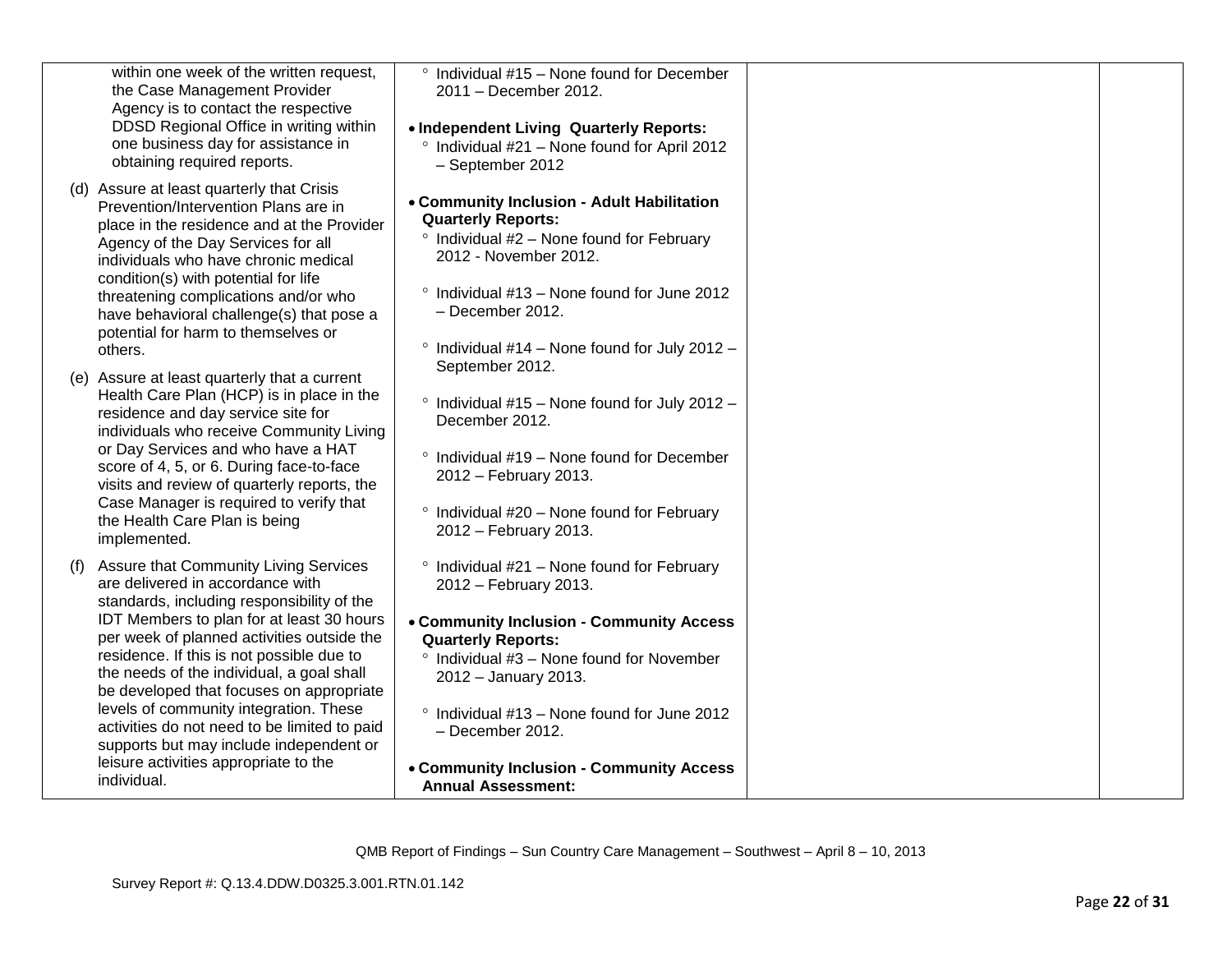| (q) | Perform annual satisfaction surveys with<br>individuals regarding case management<br>services. A copy of the summary is due<br>each December 10 <sup>th</sup> to the respective<br>DDSD Regional Office, along with a<br>description of actions taken to address<br>suggestions and problems identified in<br>the survey.                                                                                                                                                                                                                                                                                   | $\degree$ Individual #3 – None found for November<br>2011 - October 2012.<br>• Community Inclusion - Supported<br><b>Employment Quarterly Reports:</b><br>$\degree$ Individual #2 – None found for February<br>2012 - November 2012.                                                                                                                                                                                              |  |
|-----|-------------------------------------------------------------------------------------------------------------------------------------------------------------------------------------------------------------------------------------------------------------------------------------------------------------------------------------------------------------------------------------------------------------------------------------------------------------------------------------------------------------------------------------------------------------------------------------------------------------|-----------------------------------------------------------------------------------------------------------------------------------------------------------------------------------------------------------------------------------------------------------------------------------------------------------------------------------------------------------------------------------------------------------------------------------|--|
|     | (h) Maintain regular communication with all<br>providers delivering services and<br>products to the individual.                                                                                                                                                                                                                                                                                                                                                                                                                                                                                             | Individual #16 - None found for March<br>$\circ$<br>2012 - August 2012.                                                                                                                                                                                                                                                                                                                                                           |  |
| (i) | Establish and implement a written<br>grievance procedure.                                                                                                                                                                                                                                                                                                                                                                                                                                                                                                                                                   | ° Individual #20 - None found for February<br>2012 - February 2013.                                                                                                                                                                                                                                                                                                                                                               |  |
| (i) | Notify appropriate supervisory personnel<br>within the Provider Agency if concerns<br>are noted during monitoring or<br>assessment activities related to any of<br>the above requirements. If such concerns<br>are not remedied by the Provider Agency<br>within a reasonable mutually agreed<br>period of time, the concern shall be<br>reported in writing to the respective<br>DDSD Regional Office and/or DHI as<br>appropriate to the nature of the concern.<br>This does not preclude Case Managers'<br>obligations to report abuse, neglect or<br>exploitation as required by New Mexico<br>Statute. | . Behavior Consultation Quarterly Reports:<br><sup>o</sup> Individual #17 - None found for July 2012 -<br>January 2013.<br>$\degree$ Individual #21 – None found for February<br>2012 - February 2013.<br>° Individual #22 - None found for February<br>2012 - October 2012.<br>• Speech & Language Pathology Bi-Annual<br><b>Progress Reports:</b><br>$\degree$ Individual #2 – None found for February<br>2013 - February 2014. |  |
|     | (k) Utilize and submit the "Request for DDSD<br>Regional Office Intervention" form as<br>needed, such as when providers are not<br>responsive in addressing a quality<br>assurance concern. The Case<br>Management Provider Agency is required<br>to keep a copy in the individual's file.                                                                                                                                                                                                                                                                                                                  | • Nursing Quarterly Reports:<br>$\degree$ Individual #12 – None found for January<br>2012 - March 2012.<br>Individual #16 - None found for September<br>$\circ$<br>2012 - December 2012.<br>$\degree$ Individual #22 - None found for July 2012 -                                                                                                                                                                                 |  |
| (2) | Case Managers and Case Management<br>Provider Agencies are required to promote<br>and comply with the Case Management                                                                                                                                                                                                                                                                                                                                                                                                                                                                                       | December 2012.                                                                                                                                                                                                                                                                                                                                                                                                                    |  |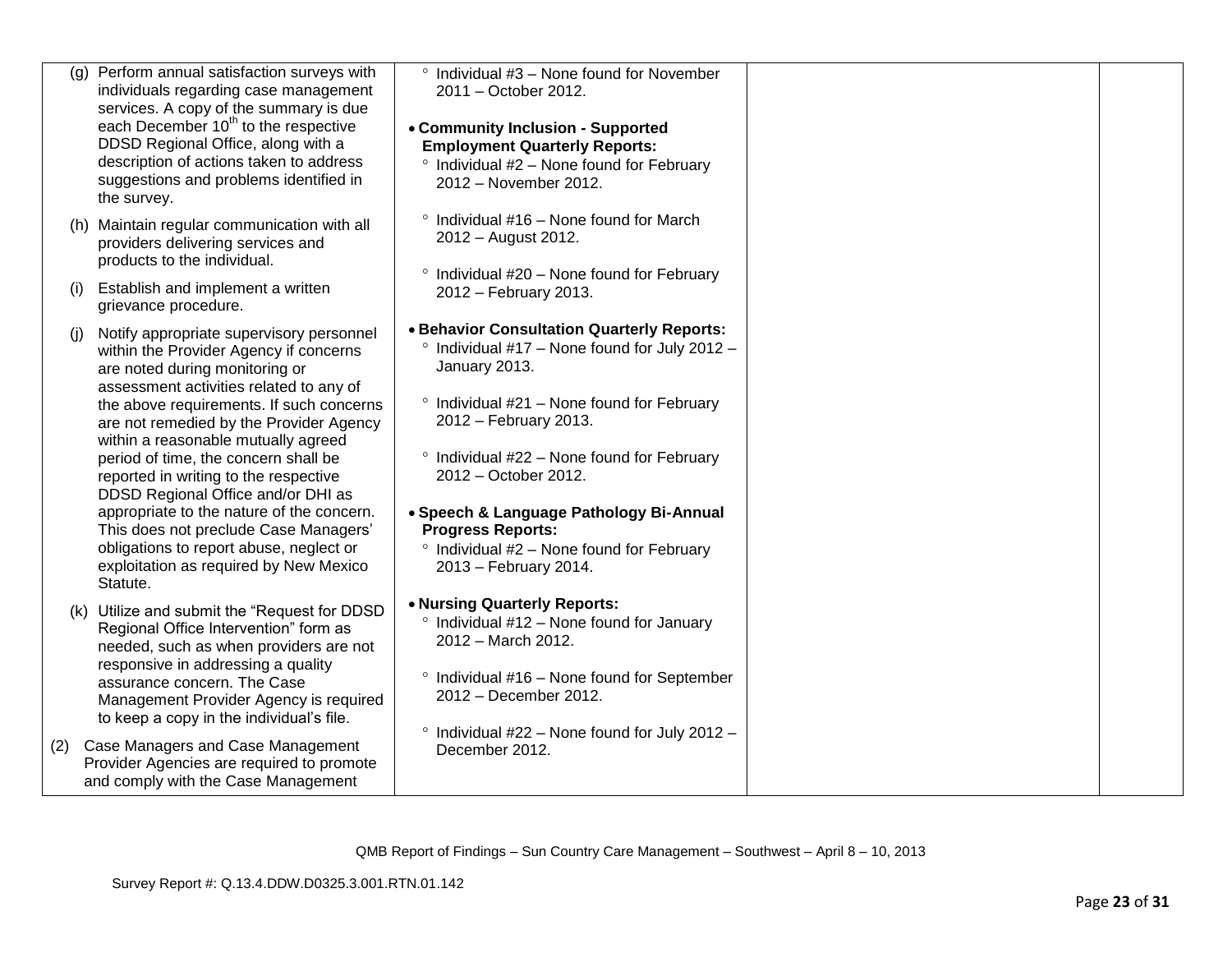| Code of Ethics:                                                                                                                                                                                                                                                                                                                     |  |  |
|-------------------------------------------------------------------------------------------------------------------------------------------------------------------------------------------------------------------------------------------------------------------------------------------------------------------------------------|--|--|
| (a) Case Managers shall provide the<br>individual/guardian with a copy of the<br>Code of Ethics when Addendum A is<br>signed.                                                                                                                                                                                                       |  |  |
| (b) Complaints against a Case Manager for<br>violation of the Code of Ethics brought to<br>the attention of DDSD will be sent to the<br>Case Manager's supervisor who is<br>required to respond within 10 working<br>days to DDSD with detailed actions<br>taken. DDSD reserves the right to<br>forward such complaints to the IRC. |  |  |
|                                                                                                                                                                                                                                                                                                                                     |  |  |
|                                                                                                                                                                                                                                                                                                                                     |  |  |
|                                                                                                                                                                                                                                                                                                                                     |  |  |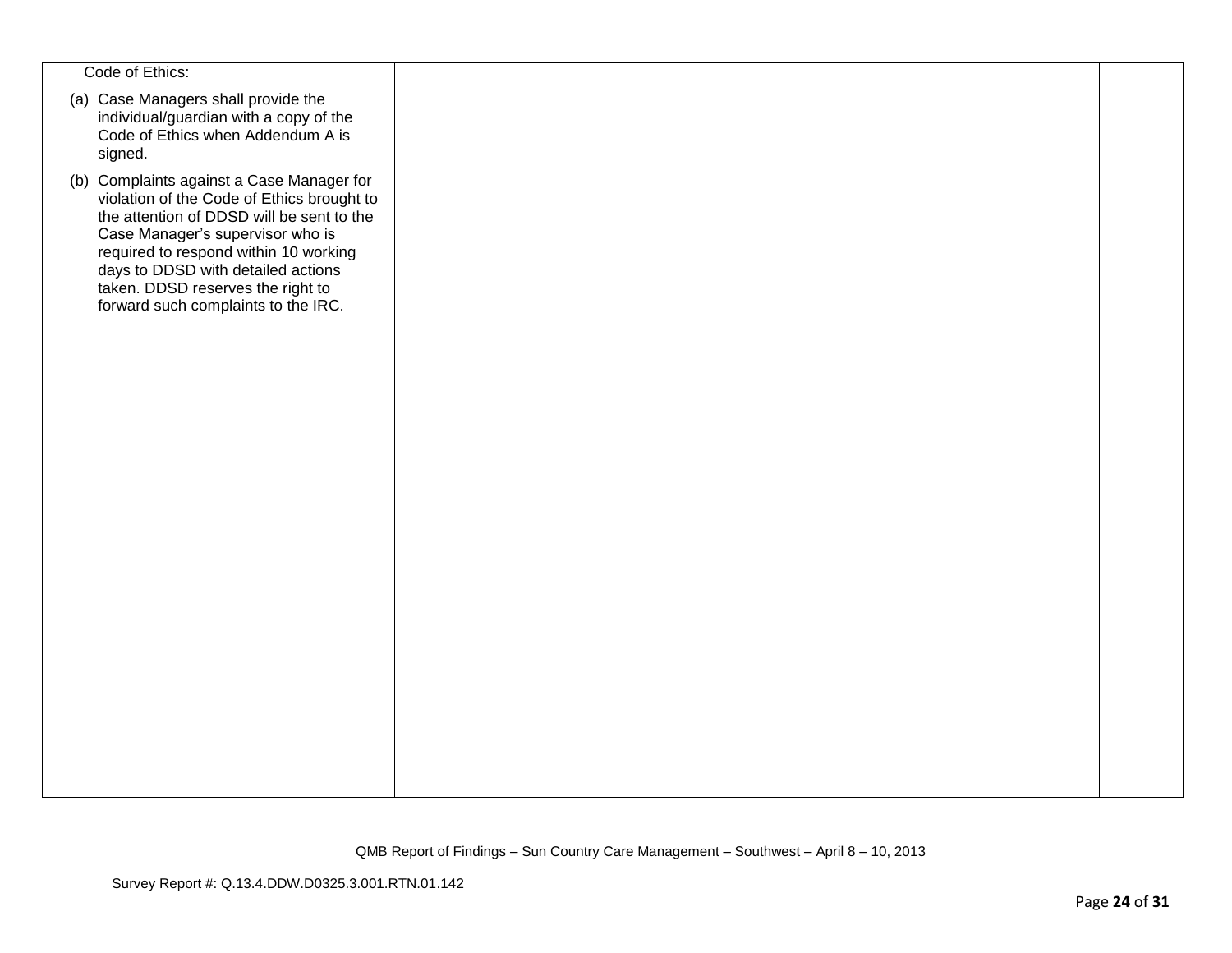|        | <b>Standard of Care</b>                                                                                                                                                                                                                                                                                                                                                                        | <b>Deficiencies</b>                                                                                                                                        | <b>Agency Plan of Correction, On-going</b><br><b>QA/QI &amp; Responsible Party</b>                                                                       | <b>Date</b><br><b>Due</b> |
|--------|------------------------------------------------------------------------------------------------------------------------------------------------------------------------------------------------------------------------------------------------------------------------------------------------------------------------------------------------------------------------------------------------|------------------------------------------------------------------------------------------------------------------------------------------------------------|----------------------------------------------------------------------------------------------------------------------------------------------------------|---------------------------|
| State. |                                                                                                                                                                                                                                                                                                                                                                                                |                                                                                                                                                            | Service Domain: Level of Care – Initial and annual Level of Care (LOC) evaluations are completed within timeframes specified by the                      |                           |
|        | Tag #4C05 Review & Approval of the<br><b>LTCAA by NMMUR</b>                                                                                                                                                                                                                                                                                                                                    | <b>Standard Level Deficiency</b>                                                                                                                           |                                                                                                                                                          |                           |
|        | Developmental Disabilities (DD) Waiver Service<br>Standards effective 4/1/2007<br><b>CHAPTER 4 III. CASE MANAGEMENT</b><br><b>SERVICE REQUIREMENTS</b>                                                                                                                                                                                                                                         | Based on record review, the Agency did not<br>maintain documentation of NMMUR review and<br>approval of LTCAA for 1 of 27 individuals.<br><b>Re-Admit:</b> | <b>Provider:</b><br>State your Plan of Correction for the<br>deficiencies cited in this tag here: $\rightarrow$                                          |                           |
|        | C. Review and Approval of the LTCAA by the<br><b>New Mexico Medicaid Utilization Review</b><br>(NMMUR) Agent                                                                                                                                                                                                                                                                                   | • Level of Care (#4)                                                                                                                                       |                                                                                                                                                          |                           |
|        | (1) The Case Manager will submit the LTCAA<br>packet to the NMMUR agent for review and<br>approval. If it is an initial allocation,<br>submission shall occur within 60 days from<br>the date the DDSD receives the individual's<br>allocation letter for the DD Waiver. For re-<br>determinations, submission shall occur<br>between 45 days and 30 days prior to the<br>ISP expiration date. |                                                                                                                                                            | <b>Provider:</b><br><b>Enter your ongoing Quality Assurance/Quality</b><br>Improvement processes as it related to this tag<br>number here: $\rightarrow$ |                           |
|        | (2) Prior to service delivery, the NMMUR agent<br>shall approve:                                                                                                                                                                                                                                                                                                                               |                                                                                                                                                            |                                                                                                                                                          |                           |
|        | (a) All initial LTCAAs;                                                                                                                                                                                                                                                                                                                                                                        |                                                                                                                                                            |                                                                                                                                                          |                           |
|        | (b) Any LTCAAs that result in a change in<br>the level of care for the individual; and                                                                                                                                                                                                                                                                                                         |                                                                                                                                                            |                                                                                                                                                          |                           |
|        | (c) Any re-admit LTCAAs to the DD<br>Waiver.                                                                                                                                                                                                                                                                                                                                                   |                                                                                                                                                            |                                                                                                                                                          |                           |
|        | (3) In addition to initial allocations, the NMMUR<br>agent reviews and approves the LTCAA                                                                                                                                                                                                                                                                                                      |                                                                                                                                                            |                                                                                                                                                          |                           |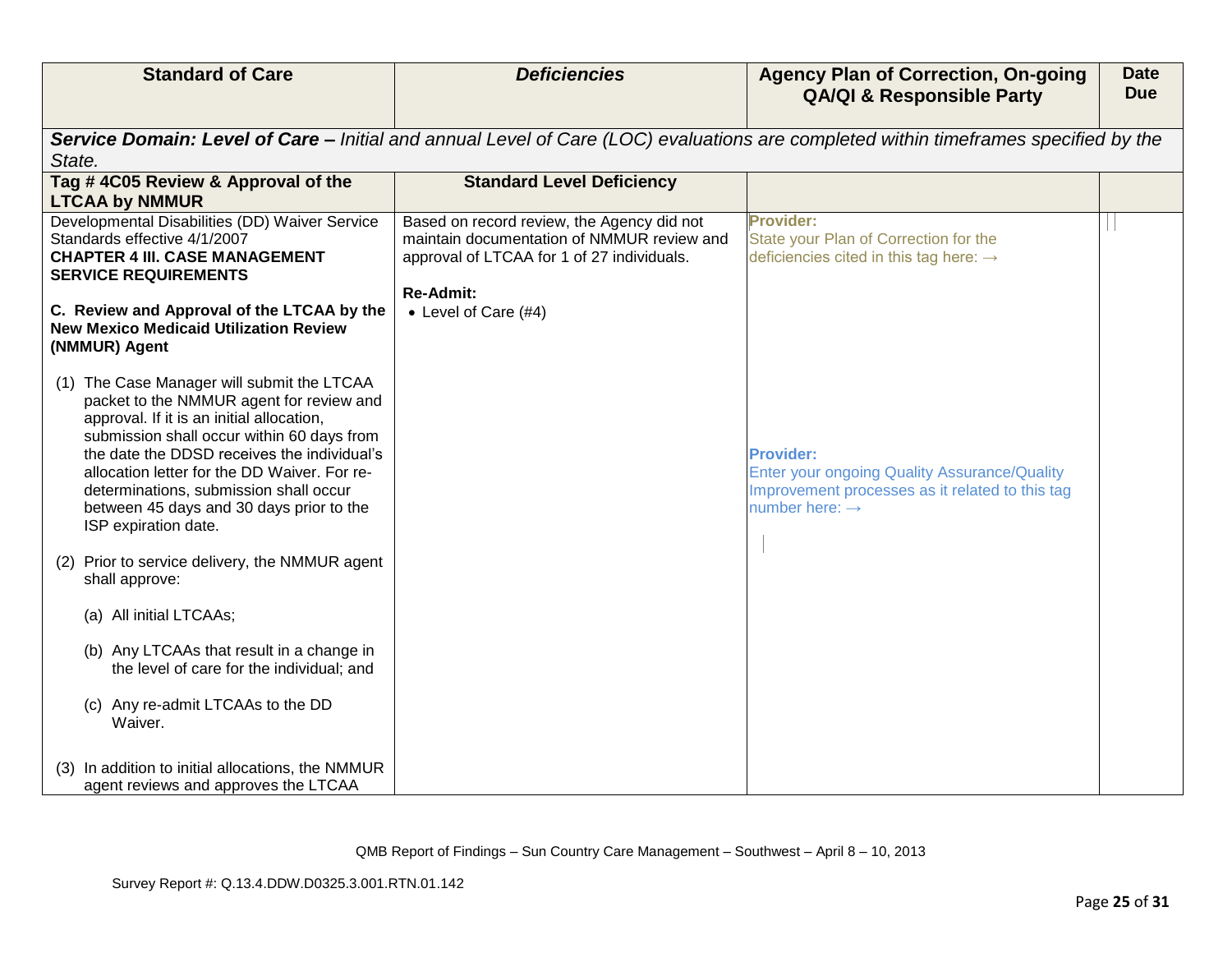| every three years for individuals on the                                                                                                                     |  |  |
|--------------------------------------------------------------------------------------------------------------------------------------------------------------|--|--|
| Waiver.                                                                                                                                                      |  |  |
|                                                                                                                                                              |  |  |
|                                                                                                                                                              |  |  |
| (4) The Case Manager shall respond to<br>NMMUR within specified timelines when<br>the LTCAA packet is returned for<br>corrections or additional information. |  |  |
|                                                                                                                                                              |  |  |
|                                                                                                                                                              |  |  |
|                                                                                                                                                              |  |  |
|                                                                                                                                                              |  |  |
|                                                                                                                                                              |  |  |
|                                                                                                                                                              |  |  |
|                                                                                                                                                              |  |  |
|                                                                                                                                                              |  |  |
|                                                                                                                                                              |  |  |
|                                                                                                                                                              |  |  |
|                                                                                                                                                              |  |  |
|                                                                                                                                                              |  |  |
|                                                                                                                                                              |  |  |
|                                                                                                                                                              |  |  |
|                                                                                                                                                              |  |  |
|                                                                                                                                                              |  |  |
|                                                                                                                                                              |  |  |
|                                                                                                                                                              |  |  |
|                                                                                                                                                              |  |  |
|                                                                                                                                                              |  |  |
|                                                                                                                                                              |  |  |
|                                                                                                                                                              |  |  |
|                                                                                                                                                              |  |  |
|                                                                                                                                                              |  |  |
|                                                                                                                                                              |  |  |
|                                                                                                                                                              |  |  |
|                                                                                                                                                              |  |  |
|                                                                                                                                                              |  |  |
|                                                                                                                                                              |  |  |
|                                                                                                                                                              |  |  |
|                                                                                                                                                              |  |  |
|                                                                                                                                                              |  |  |
|                                                                                                                                                              |  |  |
|                                                                                                                                                              |  |  |
|                                                                                                                                                              |  |  |
|                                                                                                                                                              |  |  |
|                                                                                                                                                              |  |  |
|                                                                                                                                                              |  |  |
|                                                                                                                                                              |  |  |
|                                                                                                                                                              |  |  |
|                                                                                                                                                              |  |  |
|                                                                                                                                                              |  |  |
|                                                                                                                                                              |  |  |
|                                                                                                                                                              |  |  |
|                                                                                                                                                              |  |  |
|                                                                                                                                                              |  |  |
|                                                                                                                                                              |  |  |
|                                                                                                                                                              |  |  |
|                                                                                                                                                              |  |  |
|                                                                                                                                                              |  |  |
|                                                                                                                                                              |  |  |
|                                                                                                                                                              |  |  |
|                                                                                                                                                              |  |  |
|                                                                                                                                                              |  |  |
|                                                                                                                                                              |  |  |
|                                                                                                                                                              |  |  |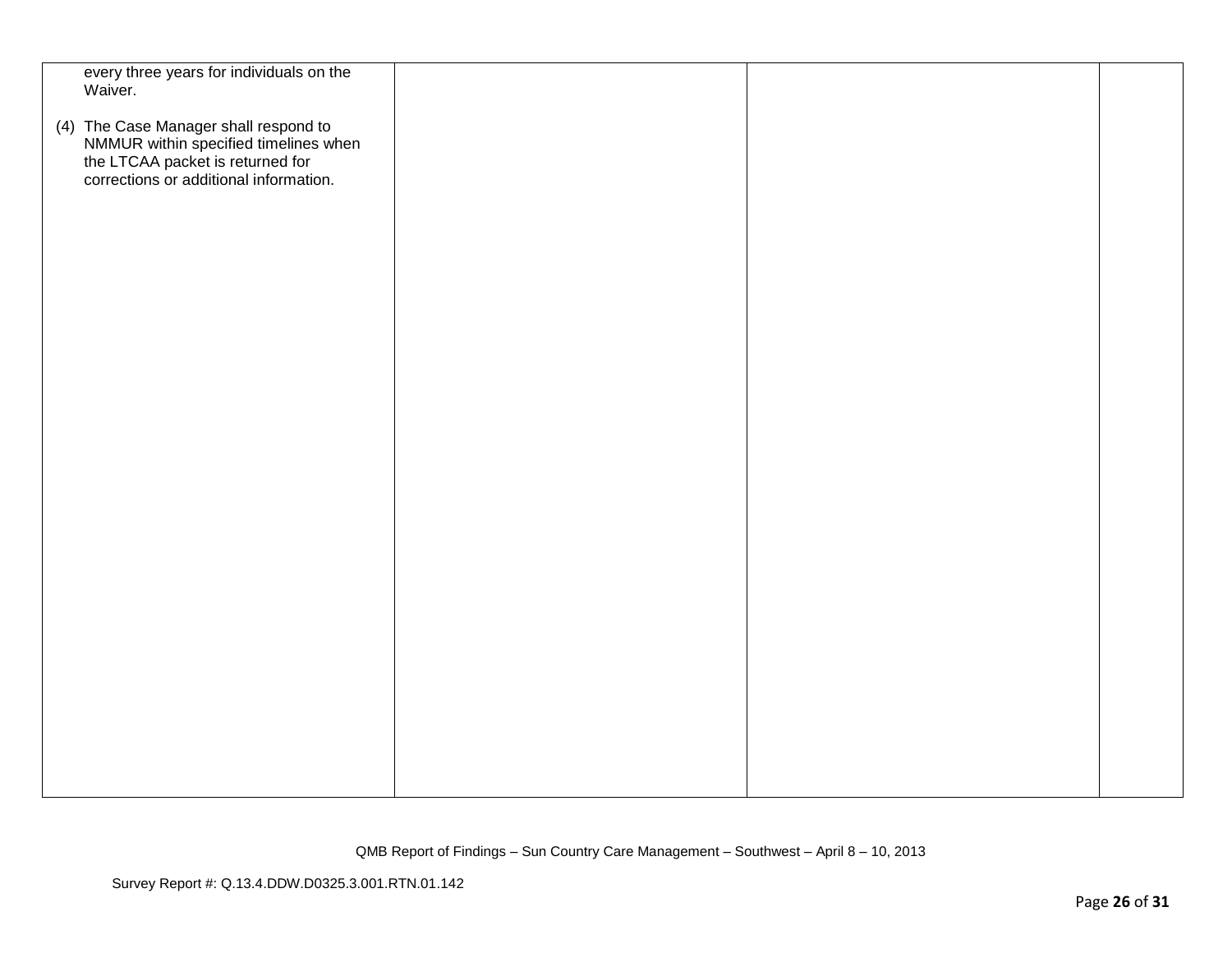| <b>Standard of Care</b>                                                                                                                                                                                                                                                                                                                                                                                                                                                                                                                                                                                                                                                                                                                                                                                                                                                                                                                                                                                                                                                                                                                                                                                                                                                                                                                                                                                                                                                                                                                          | <b>Deficiencies</b>                                                                                                                                                                                                                                                                                                                                                                                                                               | <b>Agency Plan of Correction, On-going</b><br><b>QA/QI &amp; Responsible Party</b>                                                                                                                                                                                          | <b>Date</b><br><b>Due</b> |
|--------------------------------------------------------------------------------------------------------------------------------------------------------------------------------------------------------------------------------------------------------------------------------------------------------------------------------------------------------------------------------------------------------------------------------------------------------------------------------------------------------------------------------------------------------------------------------------------------------------------------------------------------------------------------------------------------------------------------------------------------------------------------------------------------------------------------------------------------------------------------------------------------------------------------------------------------------------------------------------------------------------------------------------------------------------------------------------------------------------------------------------------------------------------------------------------------------------------------------------------------------------------------------------------------------------------------------------------------------------------------------------------------------------------------------------------------------------------------------------------------------------------------------------------------|---------------------------------------------------------------------------------------------------------------------------------------------------------------------------------------------------------------------------------------------------------------------------------------------------------------------------------------------------------------------------------------------------------------------------------------------------|-----------------------------------------------------------------------------------------------------------------------------------------------------------------------------------------------------------------------------------------------------------------------------|---------------------------|
|                                                                                                                                                                                                                                                                                                                                                                                                                                                                                                                                                                                                                                                                                                                                                                                                                                                                                                                                                                                                                                                                                                                                                                                                                                                                                                                                                                                                                                                                                                                                                  |                                                                                                                                                                                                                                                                                                                                                                                                                                                   | Service Domain: Qualified Providers - The State monitors' non-licensed/non-certified providers to assure adherence to waiver                                                                                                                                                |                           |
|                                                                                                                                                                                                                                                                                                                                                                                                                                                                                                                                                                                                                                                                                                                                                                                                                                                                                                                                                                                                                                                                                                                                                                                                                                                                                                                                                                                                                                                                                                                                                  |                                                                                                                                                                                                                                                                                                                                                                                                                                                   | requirements. The State implements its policies and procedures for verifying that provider training is conducted in accordance with                                                                                                                                         |                           |
| State requirements and the approved waiver.                                                                                                                                                                                                                                                                                                                                                                                                                                                                                                                                                                                                                                                                                                                                                                                                                                                                                                                                                                                                                                                                                                                                                                                                                                                                                                                                                                                                                                                                                                      |                                                                                                                                                                                                                                                                                                                                                                                                                                                   |                                                                                                                                                                                                                                                                             |                           |
| Tag #1A26 Consolidated On-line                                                                                                                                                                                                                                                                                                                                                                                                                                                                                                                                                                                                                                                                                                                                                                                                                                                                                                                                                                                                                                                                                                                                                                                                                                                                                                                                                                                                                                                                                                                   | <b>Standard Level Deficiency</b>                                                                                                                                                                                                                                                                                                                                                                                                                  |                                                                                                                                                                                                                                                                             |                           |
| <b>Registry / Employee Abuse Registry</b>                                                                                                                                                                                                                                                                                                                                                                                                                                                                                                                                                                                                                                                                                                                                                                                                                                                                                                                                                                                                                                                                                                                                                                                                                                                                                                                                                                                                                                                                                                        |                                                                                                                                                                                                                                                                                                                                                                                                                                                   |                                                                                                                                                                                                                                                                             |                           |
| NMAC 7.1.12.8 - REGISTRY ESTABLISHED;<br>PROVIDER INQUIRY REQUIRED: Upon the<br>effective date of this rule, the department has<br>established and maintains an accurate and<br>complete electronic registry that contains the<br>name, date of birth, address, social security<br>number, and other appropriate identifying<br>information of all persons who, while employed<br>by a provider, have been determined by the<br>department, as a result of an investigation of a<br>complaint, to have engaged in a substantiated<br>registry-referred incident of abuse, neglect or<br>exploitation of a person receiving care or<br>services from a provider. Additions and updates<br>to the registry shall be posted no later than two<br>(2) business days following receipt. Only<br>department staff designated by the custodian<br>may access, maintain and update the data in the<br>registry.<br>Provider requirement to inquire of<br>registry. A provider, prior to employing or<br>contracting with an employee, shall inquire of<br>the registry whether the individual under<br>consideration for employment or contracting is<br>listed on the registry.<br>Prohibited employment. A provider<br>В.<br>may not employ or contract with an individual to<br>be an employee if the individual is listed on the<br>registry as having a substantiated registry-<br>referred incident of abuse, neglect or<br>exploitation of a person receiving care or<br>services from a provider.<br>Documentation of inquiry to registry.<br>D. | Based on record review, the Agency did not<br>maintain documentation in the employee's<br>personnel records that evidenced inquiry to the<br>Employee Abuse Registry prior to employment<br>for 1 of 12 Agency Personnel.<br>The following Agency Personnel records<br>contained evidence that indicated the<br><b>Employee Abuse Registry was completed</b><br>after hire:<br>$\bullet$ #40 - Date of hire 5/21/2012. Completed<br>on 7/11/2012. | <b>Provider:</b><br>State your Plan of Correction for the<br>deficiencies cited in this tag here: $\rightarrow$<br><b>Provider:</b><br><b>Enter your ongoing Quality Assurance/Quality</b><br>Improvement processes as it related to this tag<br>number here: $\rightarrow$ |                           |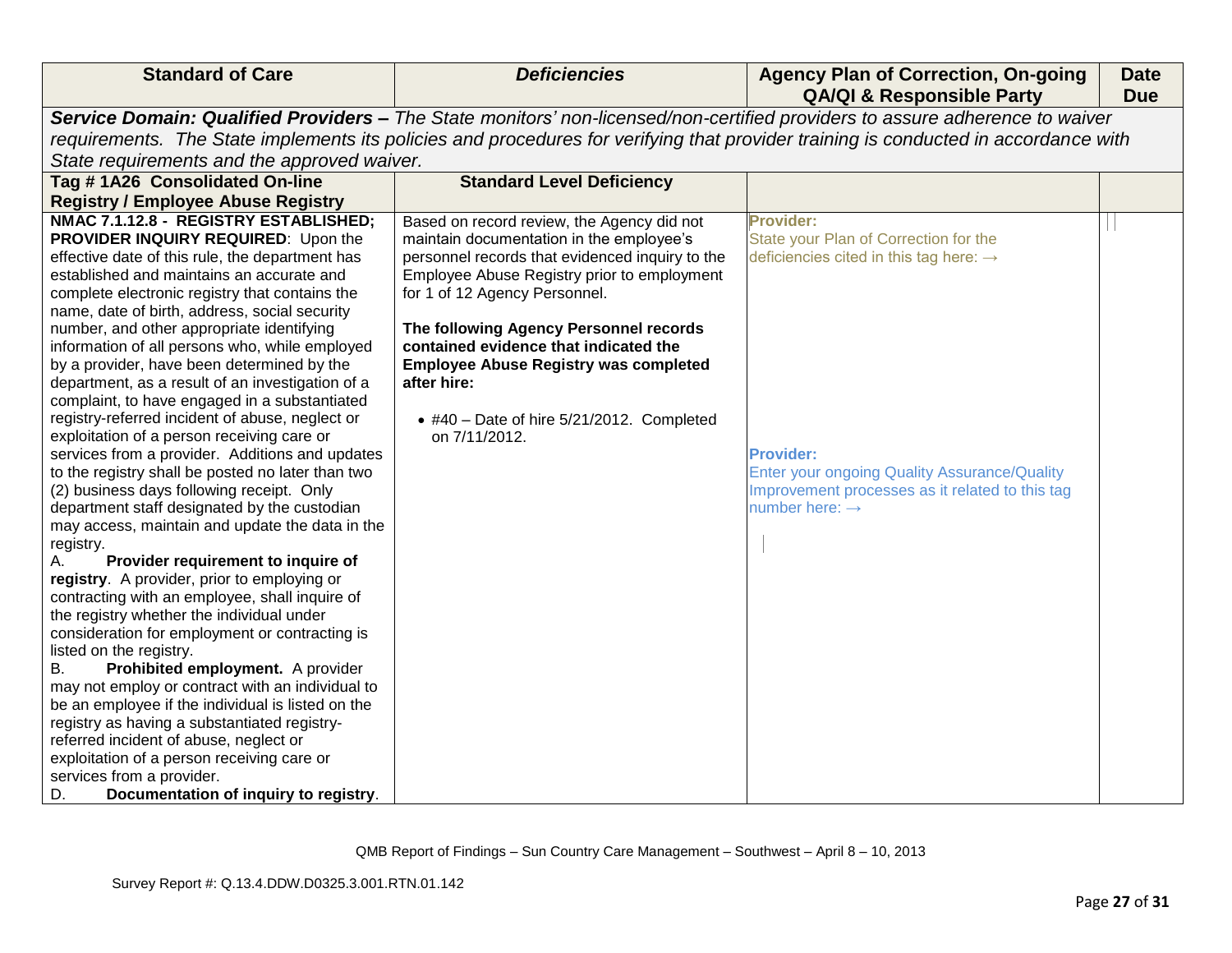| The provider shall maintain documentation in the     |  |  |
|------------------------------------------------------|--|--|
| employee's personnel or employment records           |  |  |
| that evidences the fact that the provider made       |  |  |
| an inquiry to the registry concerning that           |  |  |
| employee prior to employment. Such                   |  |  |
| documentation must include evidence, based on        |  |  |
| the response to such inquiry received from the       |  |  |
| custodian by the provider, that the employee         |  |  |
| was not listed on the registry as having a           |  |  |
| substantiated registry-referred incident of abuse,   |  |  |
| neglect or exploitation.                             |  |  |
| Documentation for other staff. With<br>Е.            |  |  |
| respect to all employed or contracted individuals    |  |  |
| providing direct care who are licensed health        |  |  |
| care professionals or certified nurse aides, the     |  |  |
| provider shall maintain documentation reflecting     |  |  |
| the individual's current licensure as a health       |  |  |
| care professional or current certification as a      |  |  |
| nurse aide.                                          |  |  |
| F.<br><b>Consequences of noncompliance.</b>          |  |  |
| The department or other governmental agency          |  |  |
| having regulatory enforcement authority over a       |  |  |
| provider may sanction a provider in accordance       |  |  |
| with applicable law if the provider fails to make    |  |  |
| an appropriate and timely inquiry of the registry,   |  |  |
| or fails to maintain evidence of such inquiry, in    |  |  |
| connection with the hiring or contracting of an      |  |  |
| employee; or for employing or contracting any        |  |  |
| person to work as an employee who is listed on       |  |  |
| the registry. Such sanctions may include a           |  |  |
| directed plan of correction, civil monetary          |  |  |
| penalty not to exceed five thousand dollars          |  |  |
| (\$5000) per instance, or termination or non-        |  |  |
| renewal of any contract with the department or       |  |  |
| other governmental agency.                           |  |  |
|                                                      |  |  |
| Developmental Disabilities (DD) Waiver Service       |  |  |
| Standards effective 4/1/2007                         |  |  |
| <b>Chapter 1.IV. General Provider</b>                |  |  |
| Requirements. D. Criminal History                    |  |  |
| <b>Screening:</b> All personnel shall be screened by |  |  |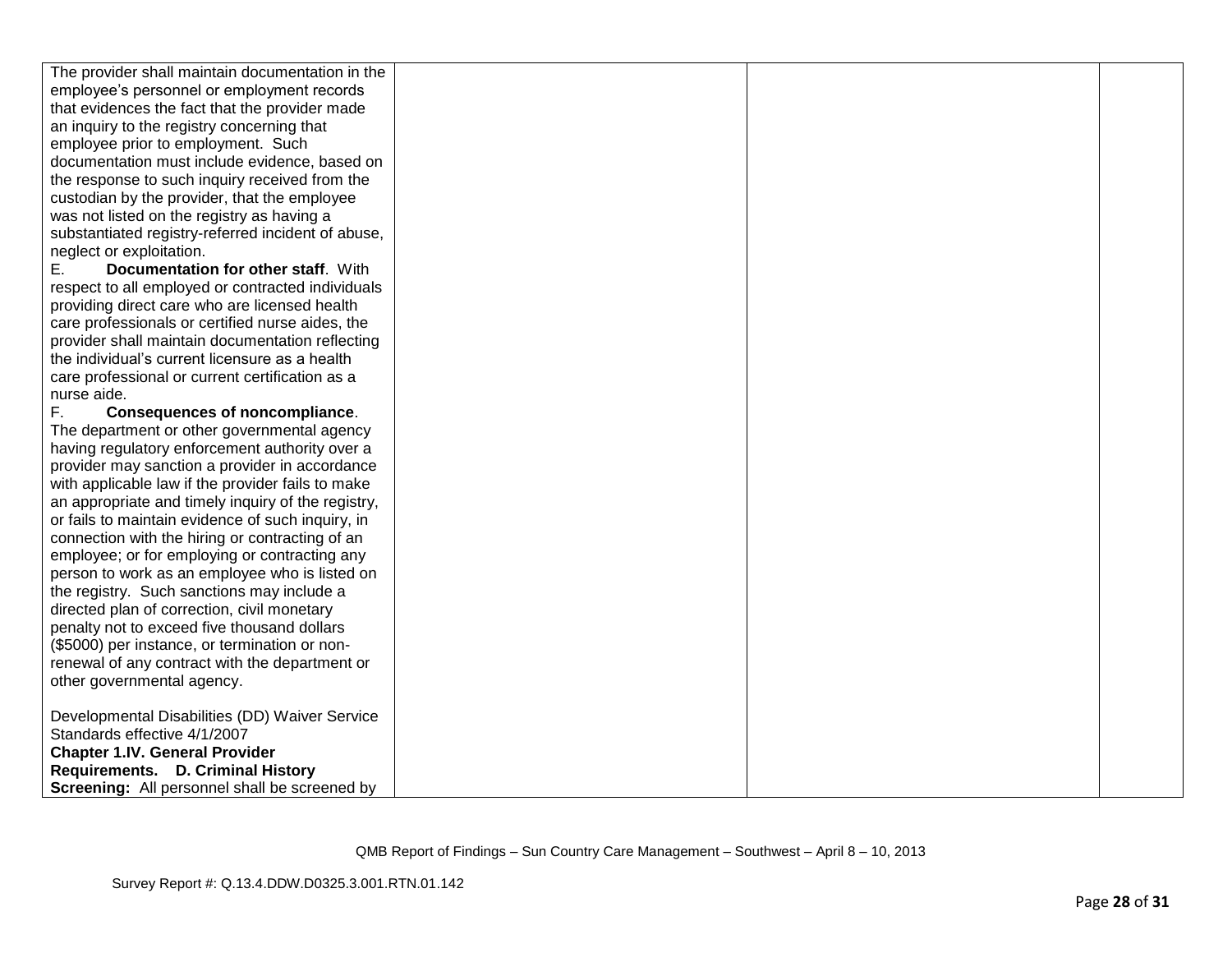| the Provider Agency in regard to the employee's<br>qualifications, references, and employment<br>history, prior to employment. All Provider<br>Agencies shall comply with the Criminal Records<br>Screening for Caregivers 7.1.12 NMAC and<br>Employee Abuse Registry 7.1.12 NMAC as<br>required by the Department of Health, Division<br>of Health Improvement. |  |  |
|------------------------------------------------------------------------------------------------------------------------------------------------------------------------------------------------------------------------------------------------------------------------------------------------------------------------------------------------------------------|--|--|
|                                                                                                                                                                                                                                                                                                                                                                  |  |  |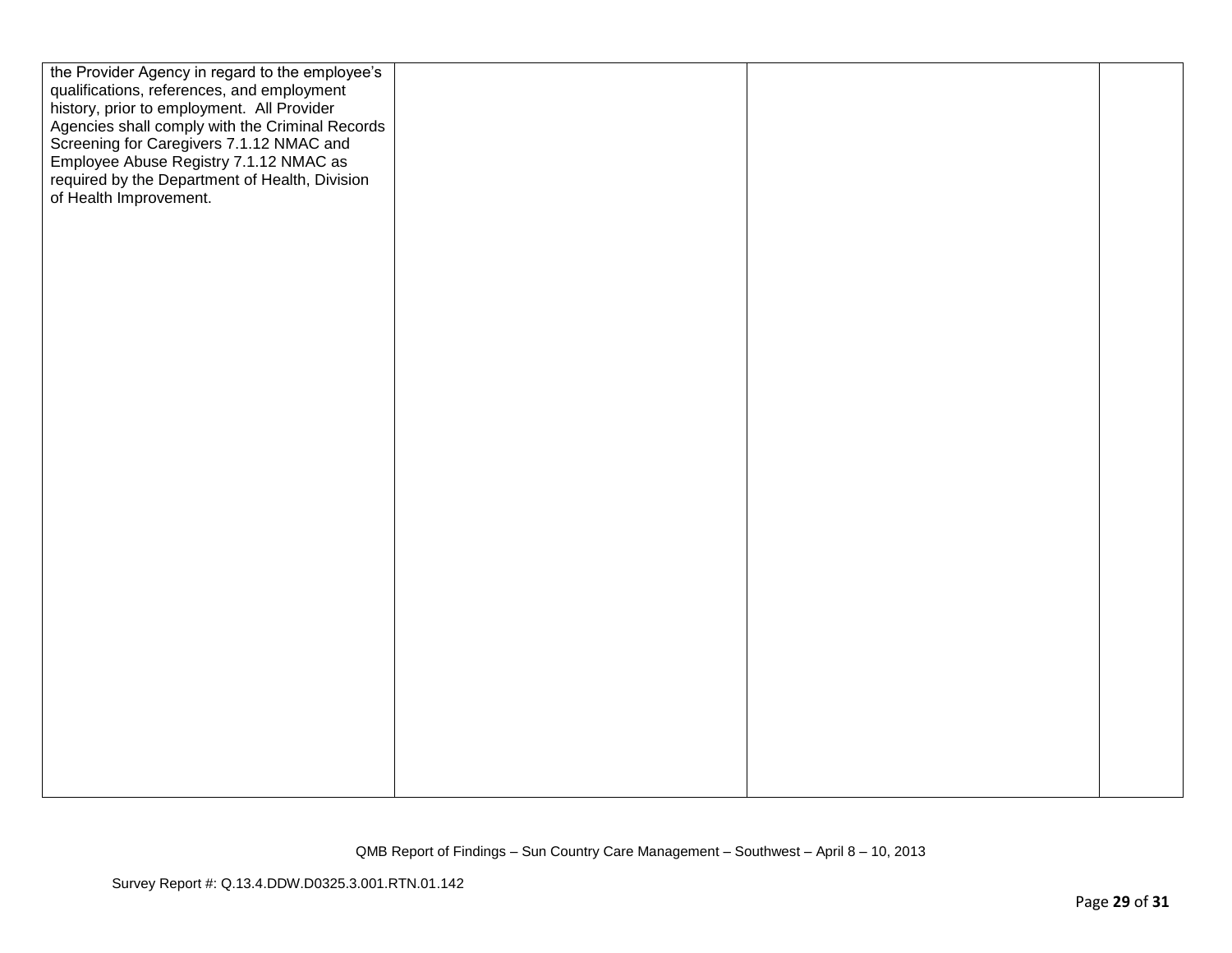| <b>Standard of Care</b>                                                                                                                                                                                        | <b>Deficiencies</b>                                                                                                                                                                                                                                                                                | <b>Agency Plan of Correction, On-going</b>                                                                                                                   | <b>Date</b> |
|----------------------------------------------------------------------------------------------------------------------------------------------------------------------------------------------------------------|----------------------------------------------------------------------------------------------------------------------------------------------------------------------------------------------------------------------------------------------------------------------------------------------------|--------------------------------------------------------------------------------------------------------------------------------------------------------------|-------------|
|                                                                                                                                                                                                                |                                                                                                                                                                                                                                                                                                    | <b>QA/QI &amp; Responsible Party</b>                                                                                                                         | <b>Due</b>  |
|                                                                                                                                                                                                                | Service Domain: Financial Accountability – State financial oversight exists to assure that claims are coded and paid for in                                                                                                                                                                        |                                                                                                                                                              |             |
| accordance with the reimbursement methodology specified in the approved waiver.                                                                                                                                |                                                                                                                                                                                                                                                                                                    |                                                                                                                                                              |             |
| TAG #1A12 All Services Reimbursement (No Deficiencies)                                                                                                                                                         |                                                                                                                                                                                                                                                                                                    |                                                                                                                                                              |             |
| <b>SERVICE DELIVERY AND LOCATION</b>                                                                                                                                                                           |                                                                                                                                                                                                                                                                                                    | Developmental Disabilities (DD) Waiver Service Standards effective 4/1/2007 Chapter 1. III. PROVIDER AGENCY DOCUMENTATION OF                                 |             |
| (3) The signature or authenticated name of staff providing the service.                                                                                                                                        | prior to a request for reimbursement from the HSD. For each unit billed, the record shall contain the following:<br>(1) Date, start and end time of each service encounter or other billable service interval;<br>(2) A description of what occurred during the encounter or service interval; and | <b>B. Billable Units:</b> The documentation of the billable time spent with an individual shall be kept on the written or electronic record that is prepared |             |
| Billing for Sun Country Care Management services was reviewed for 27 of 27 individuals. Progress notes and billing records supported billing<br>activities for the months of January, February and March 2013. |                                                                                                                                                                                                                                                                                                    |                                                                                                                                                              |             |